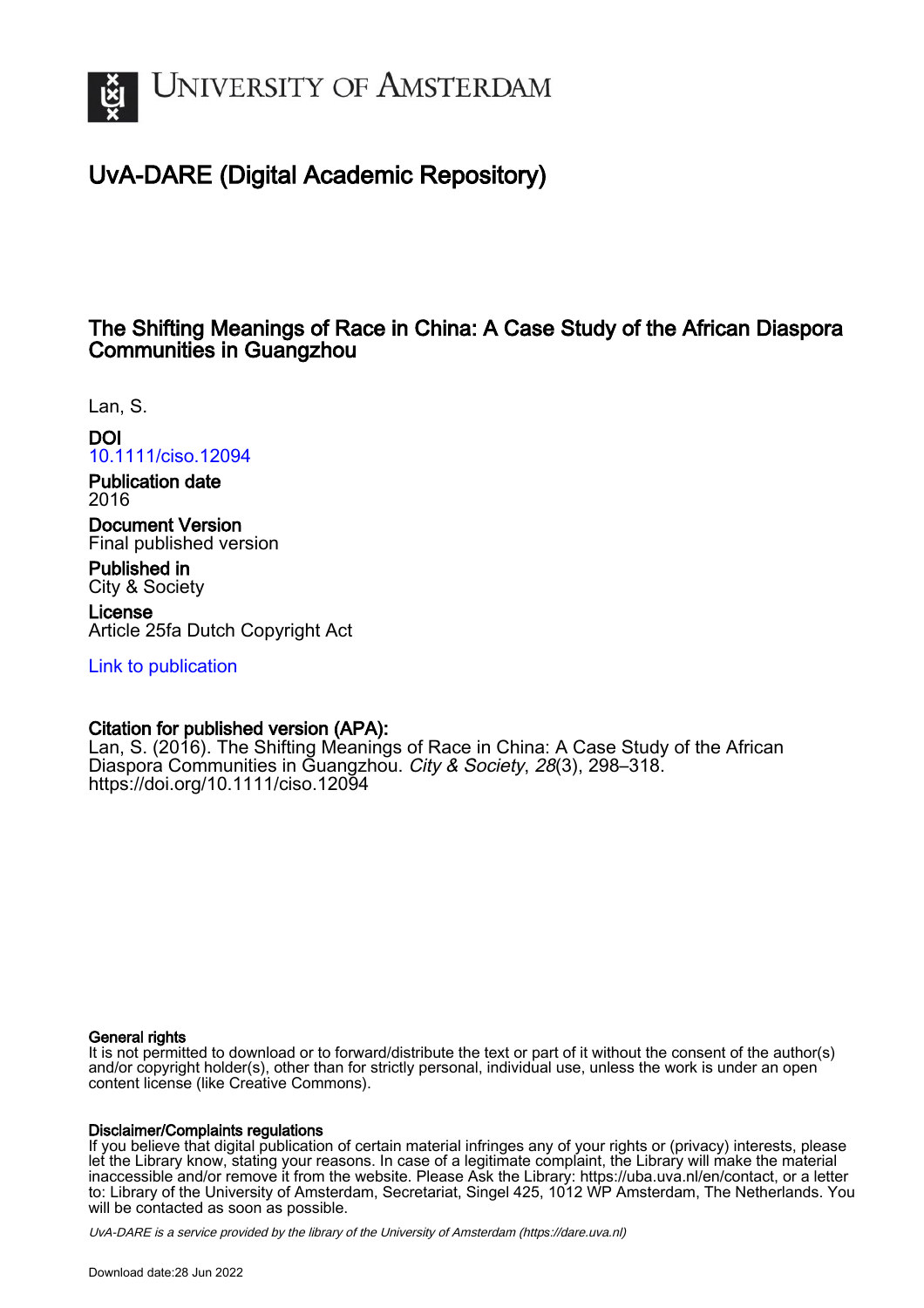The Shifting Meanings of Race in China: A Case Study of the African Diaspora Communities in Guangzhou

SHANSHAN LAN University of Amsterdam

# **Abstract**

Based on archival research and multi-sited fieldwork among Chinese and migrants from Africa in Guangzhou, Yiwu (China), and Lagos (Nigeria), this research explores the contradictions and unevenness in the racialization of black African identity in South China. I argue that racism against black Africans in Guangzhou needs to be contextualized within larger contexts such as the rise of China as a global economic power, its changing relations with Africa under the Mao and post-Mao regimes, the intersection of internal and international migration in global cities such as Guangzhou, and the persistent influence of Western racial ideology in popular media. [African Migrants; China; Blackness; Race; Racism]

## Introduction

In modern Chinese history, the Pearl River Delta (PRD) region has<br>been notable for sending immigrants to other parts of the world. How-<br>ever, since China's accession to the World Trade Organization in 2001<br>and the enormous n modern Chinese history, the Pearl River Delta (PRD) region has been notable for sending immigrants to other parts of the world. However, since China's accession to the World Trade Organization in 2001 in South China, has become a Promised Land for many African migrants seeking wealth and fortune in the global economy. Guangzhou's African population started to increase in 1998, when the Asian financial crisis prompted African merchants to leave Indonesia and Thailand in search of new markets (Bodomo 2012; Osnos 2009). Unlike previous generations of African migrants, who were from elite backgrounds and traveled to China for higher education opportunities, this recent wave includes a large number of economic migrants from various social and economic backgrounds. Moreover, recent migration from Africa has been transforming Guangzhou's urban landscape by forming the largest African diaspora communities in China, dubbed by local media as "Chocolate City" or "Little Africa" (Pang, Chen, and Yang 2008).

There are no available government statistics on the exact number of Africans in Guangzhou. According to some scholarly estimates, the number is probably around 20,000 (Li, Ma, and Xue 2009; Haugen 2012; Yang 2012). The African population in Guangzhou is extremely diverse and almost every country in Africa is represented. Castillo (2014) identifies three types of African traders in Guangzhou, depending on their migration trajectories: the more established, the itinerant and semi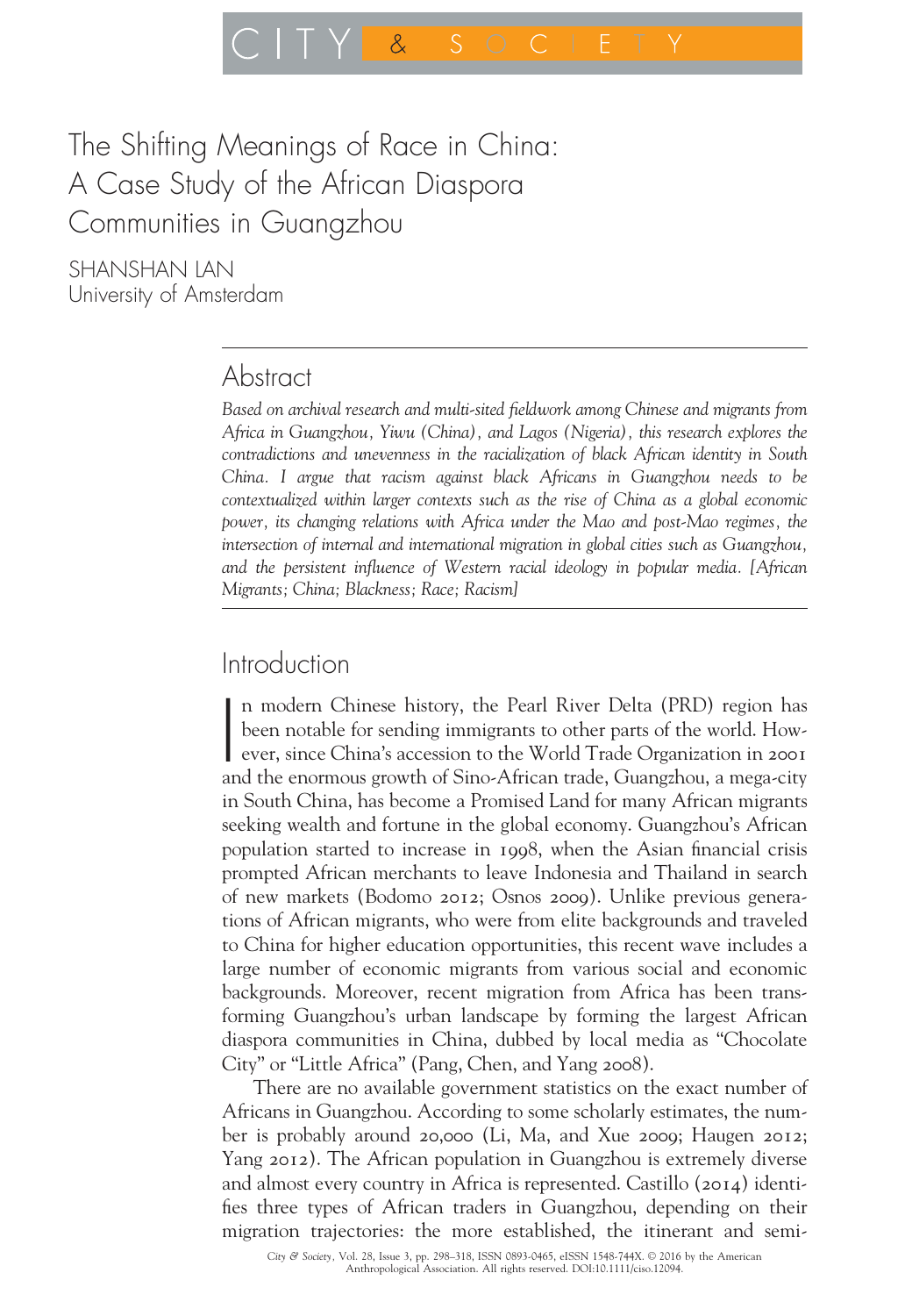settled, and the newly-arrived. The first category includes those who have been doing business in Guangzhou for more than a decade and who have established important personal and business relations with local authorities and business partners. The last category refers mainly to fortune seekers who have no previous business experience or cultural knowledge about China. Unlike the first two groups who generally hold valid visas, these latecomers tend to have vulnerable legal status and must rely on ethnic community networks for survival. Nigerian Igbo are often identified by both researchers and Africans migrants from other countries as constituting the largest proportion of visa over-stayers (Haugen 2012; Yang 2012). Africans from other countries sometimes blame Nigerian Igbo for ruining the reputation of all Africans due to their involvement in drug-related crimes and several public protests in Guangzhou.

The increase of African migrants in Guangzhou has raised pressing questions on issues of race, immigration control, and cross-cultural communications in urban China. In July 2009, an undocumented African was severely injured after jumping from the second floor of a trade mall in order to evade a passport check by the Chinese police. Later that day, more than one hundred Africans launched a protest outside a local police station demanding justice (Tang and Gong 2009).The event drew worldwide attention to the presence of illegal African migrants in Guangzhou.<sup>1</sup>

Three years later, the African community was in the spotlight again when open clashes broke out between African traders and the Chinese police on June 19, 2012 over the death of a Nigerian man in police custody (Beech 2012; Branigan 2012). While such dramatic events point to some of the hidden fault lines in China's existing immigration policy, some Western media interpret them as evidence of anti-black racism in China (Osnos 2009; Beech 2012). Existing literature mainly focuses on African migrants' business and community building strategies in the face of China's stringent immigration control (Bodomo 2012; Castillo 2014; Haugen 2012; Li et al. 2012; Lyons et al. 2008, 2012; Yang 2009). Relatively little has been written on the racial implications of the Africa diaspora in China.

China provides an interesting case study for the shifting meaning of race in a non-Western context, due to its rise as a global economic power and its status as an emerging destination for international migrants (Pieke 2012). The African diaspora in the PRD area deserves special attention due to African migrants' distinct structural position in China's urban economy. Unlike in developed countries where immigrant workers can be readily absorbed into the second- and third-tier market, there are no labor-intensive jobs for unskilled Africans due to the presence of internal migrant labor in major Chinese cities. Consequently, the majority of African migrants in Guangzhou function as traders and middlemen between factories and suppliers in China and clients in Africa. As an example of South-South migration, the African diaspora in China is also mediated by changing political and economic relations between China and various African countries. From Mao's political agenda of Third World Alliance in the 1950s to the tremendous growth of Sino-African

The increase of African migrants in Guangzhou has raised pressing questions on issues of race, immigration control, and cross-cultural communications in urban China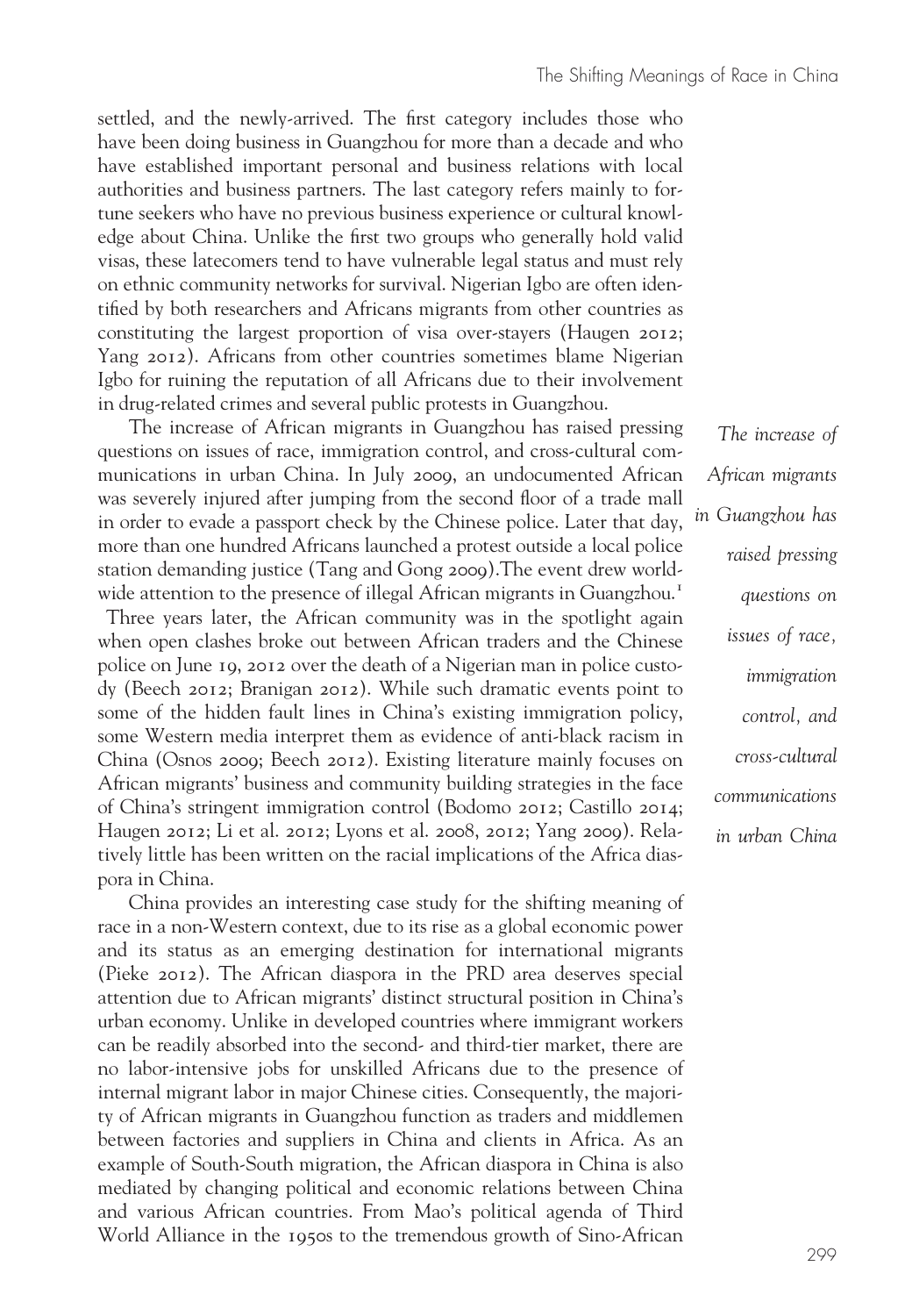trade in recent years, the discourse of Sino-African friendship has dominated official Chinese propaganda and rendered African migration to China a politically sensitive issue (Strauss 2009).

Based on multi-sited fieldwork among Chinese and migrants from Africa in Guangzhou, Yiwu (China), and Lagos (Nigeria), this research explores the contradictions and unevenness in the racialization of black African identities in China. I adopt Michael Omi and Howard Winant's (1986, 64) concept of racialization, "the extension of racial meaning to a previously racially unclassified relationship, social practice, or group," in order to capture the dynamic and historically constructed nature of race in contemporary China. The data was gathered between April 2012 and December 2014 through archival research, semi-structured interviews, and participant observation in the Xiaobei and Sanyuanli markets in Guangzhou. Forty-two interviews were conducted with African migrants from various countries. Twenty-six interviews were conducted with Chinese who had various levels of interaction with Africans in Guangzhou. The paper also draws from informal interview data generated from short research trips to Lagos in July-August 2013 and Yiwu in November 2014. To begin, I first provide a theoretical framework, followed by a historical account of Sino-African connections. I then examine the unevenness in the racialization of black Africans in Guangzhou at the personal and institutional levels. The article ends with a reflection on the triangular power relations between China, Africa, and the West, and the possibility of institutional racism in the near future.

#### Race, cultural contexts, and different types of racism

Existing literature on race in China is generally divided into two camps. The first believes that the discourse of race and racism has a long history in Chinese culture, while the second emphasizes distinctions between traditional Chinese ways of constructing difference and the Western pseudo-scientific notion of race.<sup>2</sup> Dikötter (1992, 34) argues that the emergence of a racial discourse in China at the end of the nineteenth century was not due to China's encounter with the Western world, but rather to the "internal development" of Chinese society. Dikötter's book has often been cited as evidence for the existence of racism in Chinese society (Jacques 2009; Johnson 2007; Sautman 1994), yet it has also been criticized for its reductionist approach to race and its Western-centric interpretation of Chinese cultural constructs (Dirlik 1993; Stafford 1993). In response, Stafford (1993, 609) calls for an understanding of Chinese concepts "on their own terms," while Dirlik (1993, 70) urges critical reflections on the "hegemonic power" of Euro-American imperialism in spreading the discourse of race globally.

Echoing Stafford and Dirlik's attention to the complexity of the Chinese cultural context, other scholars argue that in ancient Chinese society, cultural rather than biological difference was the primary means of distinguishing between "self" and "other." In classical Chinese writings, aliens who did not assimilate to the Chinese way were called yi or fan,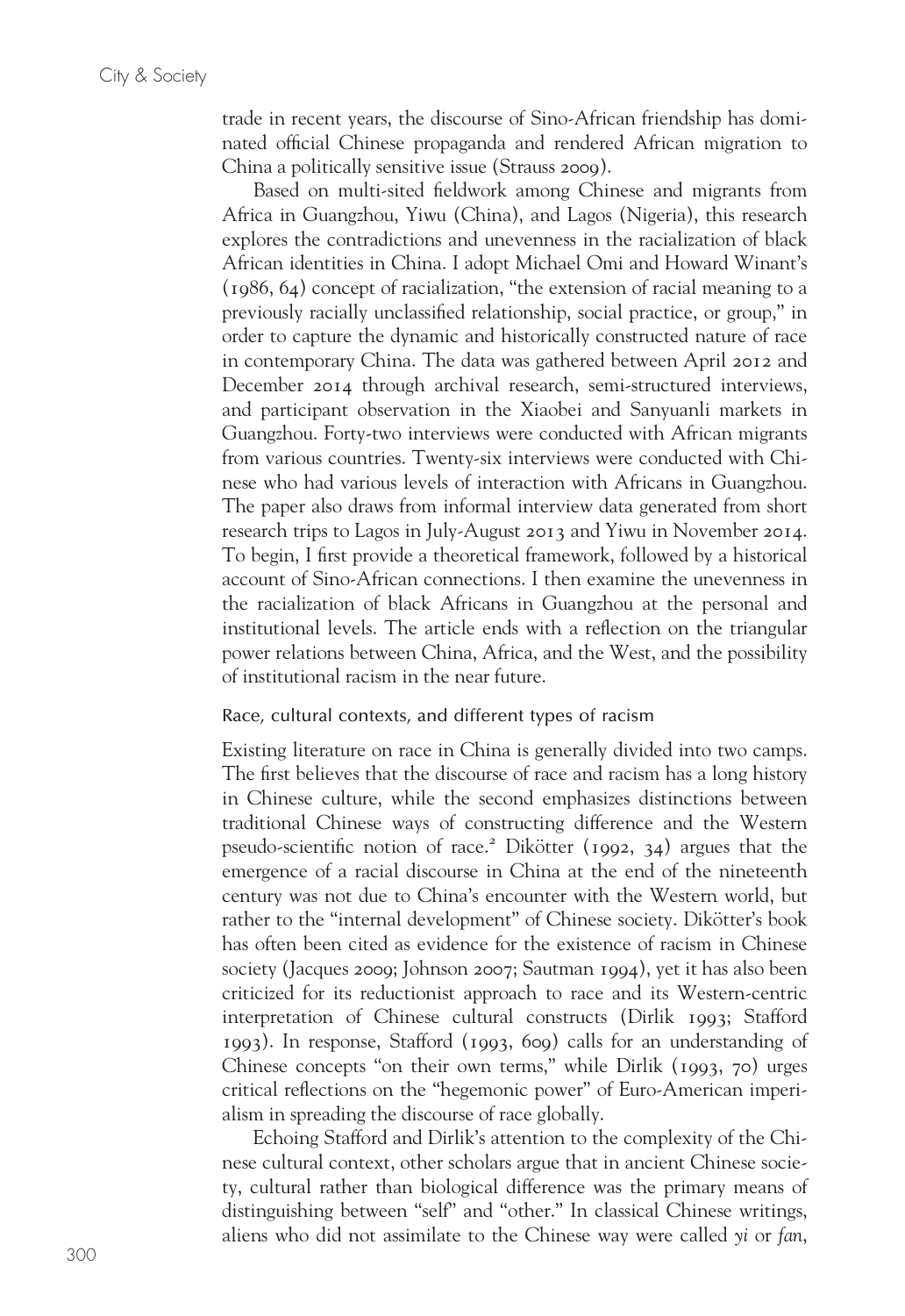literally meaning "the barbarian." David Y. F. Ho (1985, 224) attributes this prejudice against non-Chinese to "culturocentrism," that is, "a conviction as to the pliable endurance and superiority of Chinese civilization (in its spiritual, but not material, aspects), and a tendency to apply Chinese values without question in judging other races." In traditional Chinese society, skin color did not indicate any immutable biological characteristics, but class status. Fair skin was generally associated with higher social status while dark skin was associated with peasants and manual laborers (Yuan 1989, 9). Fair skin is also an important standard of female beauty. This can be found in the Chinese saying yi bai zhe bai chou (white skin can hide a hundred flaws) (Hooi 2009, 8). According to Fennell (2013), traditional Chinese society did not share the absolutist notions of skin color of the European Enlightenment. It was "civilizational attainment," together with a spatial hierarchy based on geographical distance from the Chinese Empire, which determined the ranking of one's skin color. In this traditional Chinese cosmology, "Europeans, coming from a place far from the civilizational core, were considered just as strange as Africans" (247).

In his classic work Black Folk Here and There St. Clair Drake (1987) exposes the limitations of using only the US context in theorizing race and racism by examining the multifaceted nature of blackness in non-Western cultures. Besides emphasizing the different varieties of racism, St. Clair Drake also makes a distinction between racism and color prejudice. He states, "racism can exist without the reinforcement of color prejudice, just as color prejudice can exist apart from racism (and does within many black communities)" (22). Following St. Clair Drake's attention to the cultural construction of racial meanings, this article explores the specificity of the Chinese cultural context in generating a complex and ever-changing matrix of hierarchical rankings of different groups of foreigners. Meanwhile, it also attempts to move beyond the nation-state paradigm by examining the transnational flow of ideas in the powerladen contexts of Western colonialism, Sino-African relations, and China's integration into the global economy. Stam and Shohat (2012, 281) note that in comparative studies of racism in different cultural contexts, the "which is worse?" question is the wrong question. Instead, they argue, "the globalized era of asymmetrical interdependencies requires a heightened sense of the (partially regulated) flow of ideas, of crisscrossing messages and multidirectional but still power-inflected channels of exchange, where nations and states are not necessarily coterminous" (295). This paper treats Guangzhou as a meeting ground or arena where various and contradictory racial ideologies compete and interact with each other.

Following scholars in Critical Race Studies, this research understands race to be a shaping force in structuring different groups' social locations, as well as deeply embedded in daily life practices (Delgado and Stefancic 2000). It distinguishes three types of racism in analyzing African experiences in Guangzhou: individual, institutional, and epistemological.<sup>3</sup> So far most of the accusations of anti-black racism in China are concentrated in the individual realm. However, as noted by Harrison (1995, 65),

In traditional Chinese society, skin color did not indicate any immutable biological characteristics, but class status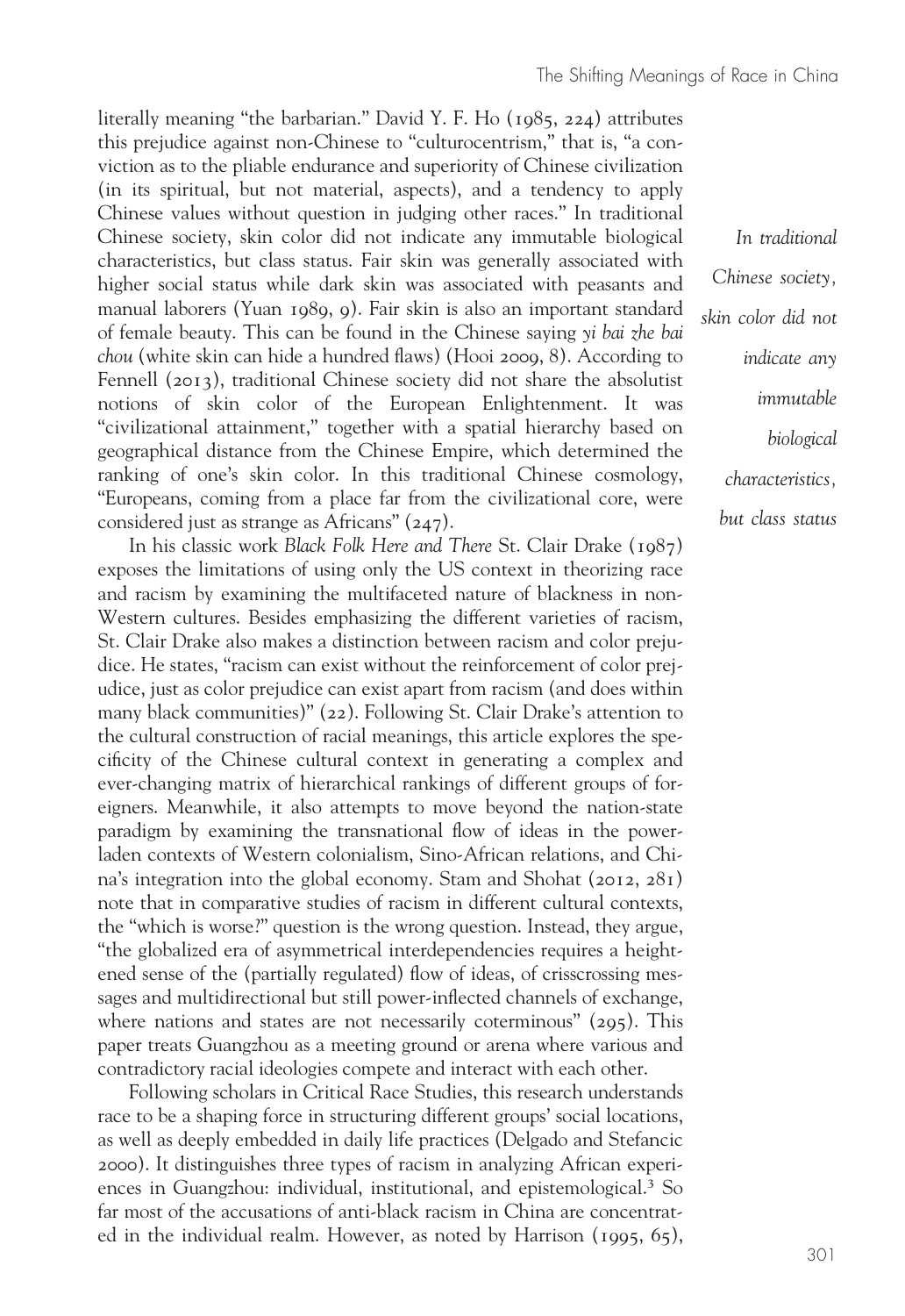racism cannot be understood as occurring only at the personal level, that is in beliefs, emotional convictions, and individual prejudices, and should be examined as "a nexus of material relations within which social and discursive practices perpetuate oppressive power relations between populations presumed to be essentially different." Prashad (2000, 164) makes distinctions between individual racism, which is mainly based on stereotypes and personal feelings, and structural racism, which is embedded in institutional practices. Kubota and Lin (2006) call for attention to epistemological racism, that is, unequal power relations between the West and the Rest in terms of racial knowledge production. This article traces the relation between anti-black racism at the personal and institutional level. It also interrogates how Chinese knowledge about Africans and black people is and has been developed, contested, and mediated by China's encounters with Africa and the West in different historical periods.

Chinese

China's

West

knowledge about Africans and

#### Sino-African connections in historical perspective

In premodern China, the Chinese understanding of blackness encompassed several groups of people with dark skins: the non-Han Chinese, South Asians, and black African slaves brought to Guangzhou by Arab traders (Wyatt 2010). Li (2015) holds that premodern Chinese prejudice was against all types of foreigners, not just Africans and blacks. Between 1405 and 1433, the famous Chinese navigator Zheng He made a series of seven naval expeditions to Southeast Asia, South Asia, and East Africa. Admiral Zheng was reported to have exchanged gifts with indigenous Africans and treated them with "courtesy and restraint" (Snow 1988, 27– 29). From the mid-nineteenth to the mid-twentieth centuries, Chinese knowledge about Africa was mainly acquired from Western traders and missionaries who arrived on the Chinese coast. In 1848, Xu Jiyu, governor of Fujian province, published an influential book on world geography, largely based on "oral reports and writings of Western missionaries." Xu's depiction of Africa reproduces "the familiar Western picture of a continent lacking a history or culture of its own" (189). China's defeat by Britain in the Opium War (1840-1842) marked the country's forced opening to Euro-American powers and its gradual transformation into a semicolony under Western military coercion. The Western notion of race found its way to China through three channels: missionary teachings, Chinese students who studied in the West, and Japanese translations of Western political and social philosophical texts (Fennell 2013, 248). black people is and has been developed, contested, and mediated by encounters with Africa and the

> The spread of Western racial ideology in China in the late nineteenth century promoted ideas of the racial inferiority of blacks among elite Chinese, yet it also facilitated the development of an anti-colonial discourse concerning the competition for power between the white race and the yellow race. Yan Fu, who studied in England from 1877 to 1879 and played a key role in introducing Darwin and Spencer to Chinese readers, identified four major races on the earth: yellow, white, brown, and black. Tang Caichang and Liang Qichao, who had lived as political exiles in Japan, believed that mankind was divided into five races: yellow,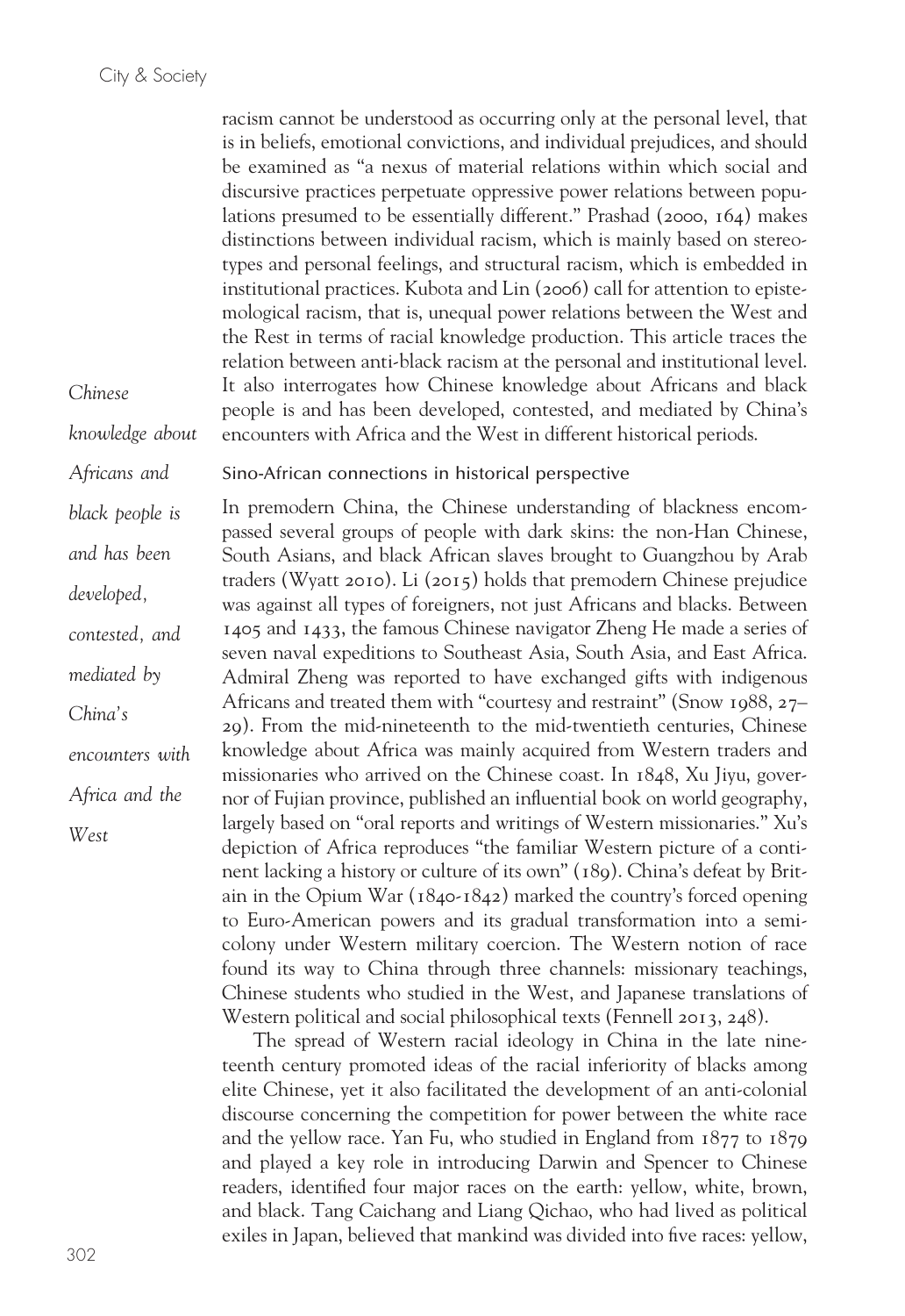white, black, brown, and red (Dikötter 1992, 67, 77, 78). While adopting the Western racial classification system, Chinese reformers also challenged the Western racial hierarchy by placing the yellow race in equal rank with the white race or even superior to it. Tang Caichang wrote, "Yellow and white are wise, red and black are stupid; yellow and white are rulers, red and black are slaves; yellow and white are united, red and black are scattered" (quoted in Dikötter 1992, 81). Liang Qichao declared that the white race was arrogant and disliked hard work. The yellow race, on the contrary, was humble and diligent; they were the initiators of civilization, the descendants of the Yellow Emperor (Dikötter 1992, 83).

The rise of a discourse on the yellow race among Chinese reformers at the end of the nineteenth century is the result of complex interactions between indigenous and Western thought. Although the idea of the yellow race was initiated from the West, the Chinese reformers had significantly transformed its meaning such that it became an ideological weapon with which to contest white domination. Liang Qichao (1960, 123) used the term huang zu (yellow lineage) to emphasize the popular belief that all Chinese were the descendants of the Yellow Emperor. Instead of conveying any hereditary differences, the concept of lineage emphasized the historical construction of kinship and family ties in the specific Chinese context. The reformers' choice of the color yellow was not based on skin pigment, but on the cultural understanding that yellow was the royal color in ancient China. Despite its resistance to white domination, the Chinese notion of yellow race-lineage failed to challenge the subordination of the "black," "brown," and "red" to the "white race." By accepting the lower status of these groups in the Western racial hierarchy, Chinese reformers were simultaneously upholding the superiority of the yellow race-lineage. Kang Youwei, the leader of the 1898 reform, even proposed to whiten the darker races through dietary change, intermarriage, migration, and sterilization (Dikötter 1992, 89–90).

It is worth noting that elite Chinese knowledge of black Americans during the early twentieth century was complicated by the influence of abolitionist literature and personal trips to the United States. In 1901, Lin Shu published A Black Slave's Cry to Heaven, the Chinese translation of Harriet Beecher Stowe's Uncle Tom's Cabin. Lin worked with collaborators who knew foreign languages and translated over one hundred and fifty Western novels into Chinese, including many world classics. In the preface and afterword of the book, Lin pointed out parallels between the plight of blacks and early Chinese immigrant laborers in the United States. He also warned his countrymen of the prospect of enslavement in the absence of a strong Chinese state (Arkush and Lee 1989, 78–80). In his 1903 tour of the United States, Liang Qichao denounced lynchings as "cruel and inhuman acts" and expressed his disappointment at the hypocritical nature of American liberty (Arkush and Lee 1989, 91). Although Liang accepted what he learned in the US about the "despicable" behaviors of "blacks" as true, he still could not accept the dehumanization of black people by brutal punishments such as lynching.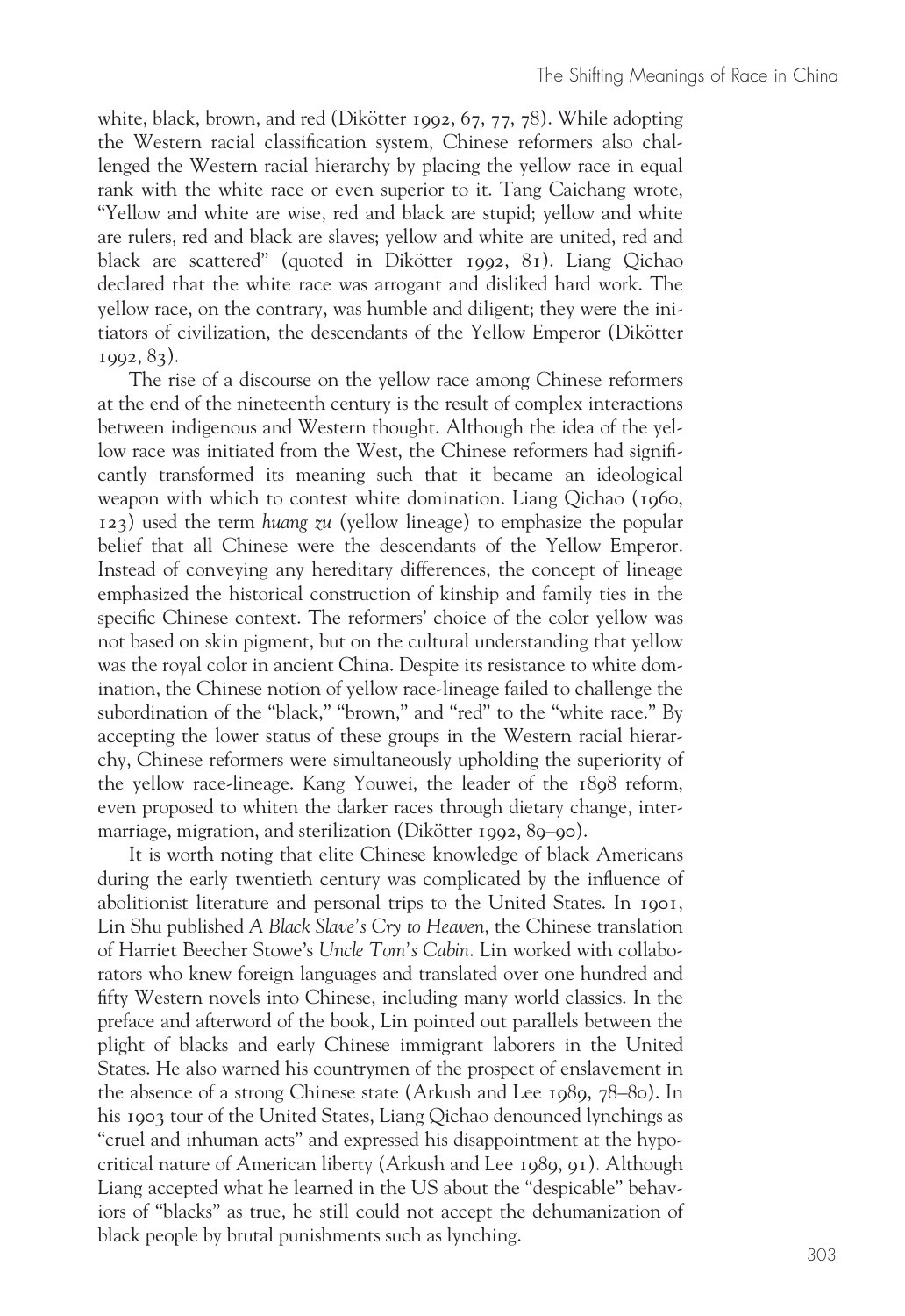After the founding of People's Republic of China in 1949, Mao aggressively pursued an anti-imperialist and anti-racist political agenda by supporting African Americans' struggles for civil rights in the United States and by building coalitions with developing countries in Southeast Asia and Africa. Although Mao's efforts to build solidarity with African countries emerged largely out of political concerns, the Chinese government did contribute large amounts of money and labor to improving the general infrastructure in Africa.<sup>4</sup> In the two decades after Premier Zhou Enlai's visits to Africa in 1963-1965, China delivered close to US \$2 billion to that continent (Snow 1988, 146). Between the 1950s and 1970s, the Chinese government hosted visits by high-profile African American leaders such as W.E.B. Dubois (1959), Robert Williams (1965-1968), and Huey Newton (1971), who were treated with great honor and publicity. Fennell (2013) notes the key role of mainstream Chinese media, such as The People's Daily, in promoting an official state discourse of transracial solidarity between the Chinese revolutionary masses, black Africans, and diasporic Africans in the United States. For Fennell, "race and racial identity became the answer for China's foreign policy orientation" during 1949-1976 (262).

From late 1970s to late 1990s the Sino-African solidarity discourse subsided due to Deng's Open Door Policy, which reconnected China with the Western world. China's quest for wealth and strength in this period was accompanied by the infiltration of Western racial ideologies. Since the majority of foreigners in China in the 1980s and 1990s were white-skinned Westerners, many Chinese intellectuals understood the world according to an international racial hierarchy, with industrial nations at the top, Third World countries at the bottom, and China somewhere in between (Lufrano 1994). The publicity given to Chinese aid to Africa in the Mao era also backfired because it reinforced the stereotype that African countries are backward and always need help. China started offering scholarships to African students in the early 1960s and 1970s.<sup>5</sup> Yet due to cultural differences, the political environment in China, and communication problems, periodic conflicts between Chinese and African students were reported in various Chinese cities. The 1988 anti-African student protest in Nanjing was the most publicized by Western media. Some scholars interpret the incident as anti-black racism in China (Sautman 1994; Dikötter 1994; Cheng 2011). Others read it as symptomatic of broader issues such as nationalism, increasing social inequality, and students' quest for democracy (Lufrano 1994; Sullivan 1994; Crane 1994). However, due to the relatively small number of African students on Chinese campuses in the 1980s, the majority agree that these conflicts were limited to elite intellectuals and did not spread to the larger Chinese society.

China's return to Africa in the late 1990s was marked by a shift from political motivations to economic interests. Since the opening of the first Forum on China-Africa Cooperation (FOCAC) in 2000, bilateral trade between the two has grown 28% per year from 2001 to 2010. In 2011, China surpassed the US to become Africa's largest trading partner. In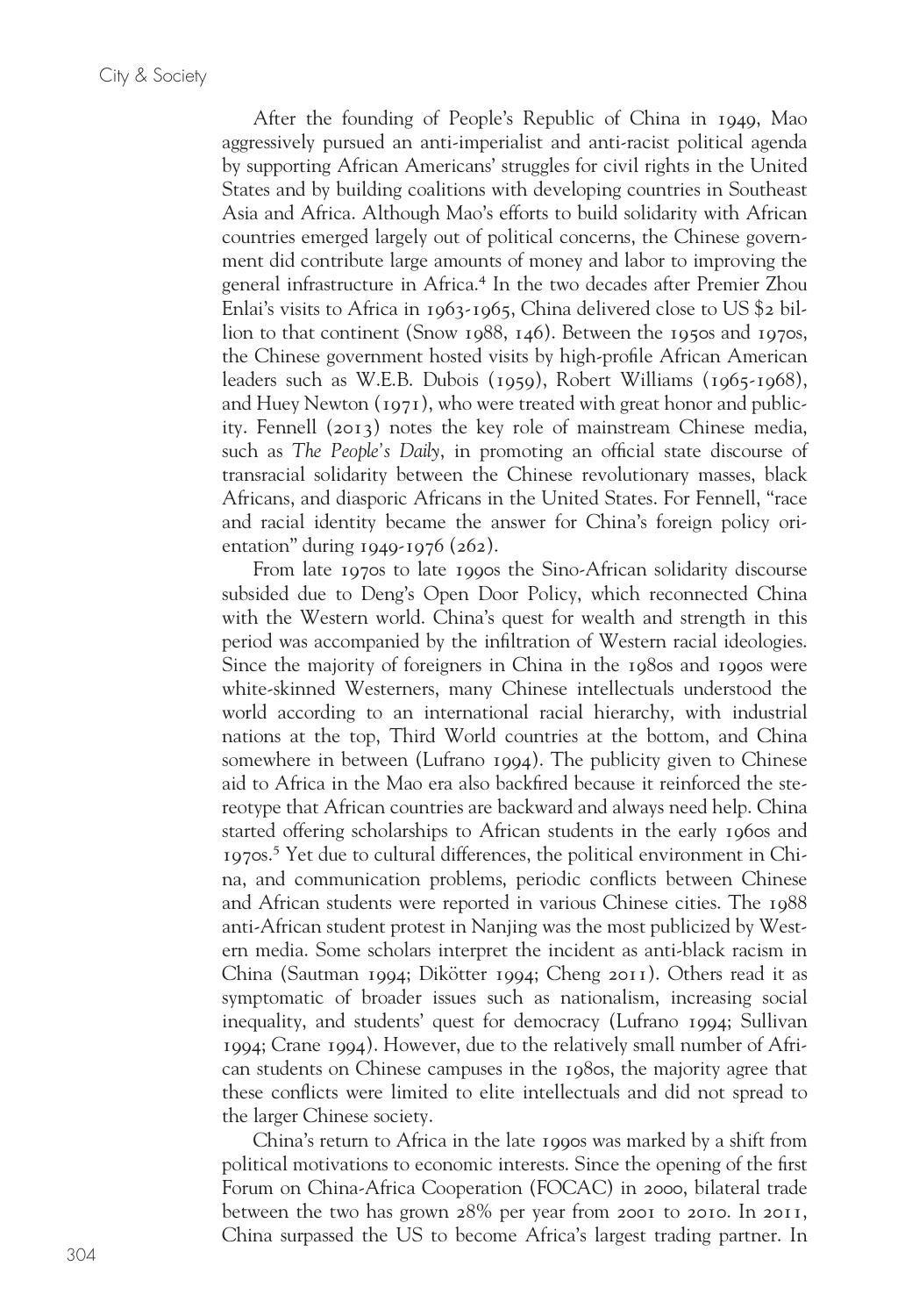addition to state-sponsored companies, private Chinese investors and entrepreneurs are also increasingly drawn to Africa by its market potentials and business opportunities. Threatened by China's growing influence in Africa, some Western countries have accused China of practicing neocolonialism on the continent. Although the neocolonial thesis has been refuted by scholars as largely unfounded (Sautman and Yan 2007), China still needs to take seriously some of the challenges it has been facing in Africa, such as corporate responsibilities, cultural conflicts with local communities, and non-governmental trade relations. In response to this new historical situation, the Chinese state has revived the Maoist discourse of Sino-African solidarity and narrated current Chinese/African relations as "a continuation of an old friendship" based on Mao's anticolonial and anti-racist agenda (Fennell 2013, 269). However, as noted by Fennell, "the CPC may have control over the message about race but it may have increasingly less control over those individuals and companies that represent China in Africa" (272-272). In my research on African migrants in Guangzhou, I observed a similar discrepancy between pro-African political ideology at the state level and anti-African sentiments and practices at the individual and local level.

#### Popular perceptions of Africans in Guangzhou

Since the early 2000s, with the increasing presence of Chinese migrants in Africa and African migrants in China, Chinese knowledge of Africans is no longer restricted to the elites. The Internet has played an important role in mediating popular perceptions of Africans in China. In addition, daily life interactions with African migrants in Guangzhou, mainly in spaces of trade, constitute another major source of knowledge formation. In neighborhoods where African traders are concentrated, Chinese petty entrepreneurs and migrant workers have formed mutually beneficial relations with Africans by providing them with various trade-related services. The intersection between internal and international migration in Guangzhou not only facilitates cross-cultural business relations, but gives rise to a grassroots perspective in constructing alternative knowledge about black people and Africans in China. Generally speaking, the Chinese understanding of Africans in Guangzhou is centered on Sub-Saharan black Africans. Arabic-speaking migrants from North Africa are usually identified by Chinese as whites or Arabs, not as Africans. This conflation of black and African identities is reflected in the fact that the Chinese term heiren (black person) is often used, in both popular media and daily life settings, as a generic term to refer to Africans from diverse backgrounds.

It goes beyond the scope of this paper to examine how knowledge about Africa and blackness is constructed and disseminated on the Chinese Internet. Here I identify three major themes in negative online representations of Africans: debates on Chinese aid to Africa, the stigmatization of black sexuality, and the African threat narrative in Guangzhou. Based on Internet debates on Chinese aid to Africa, Cheng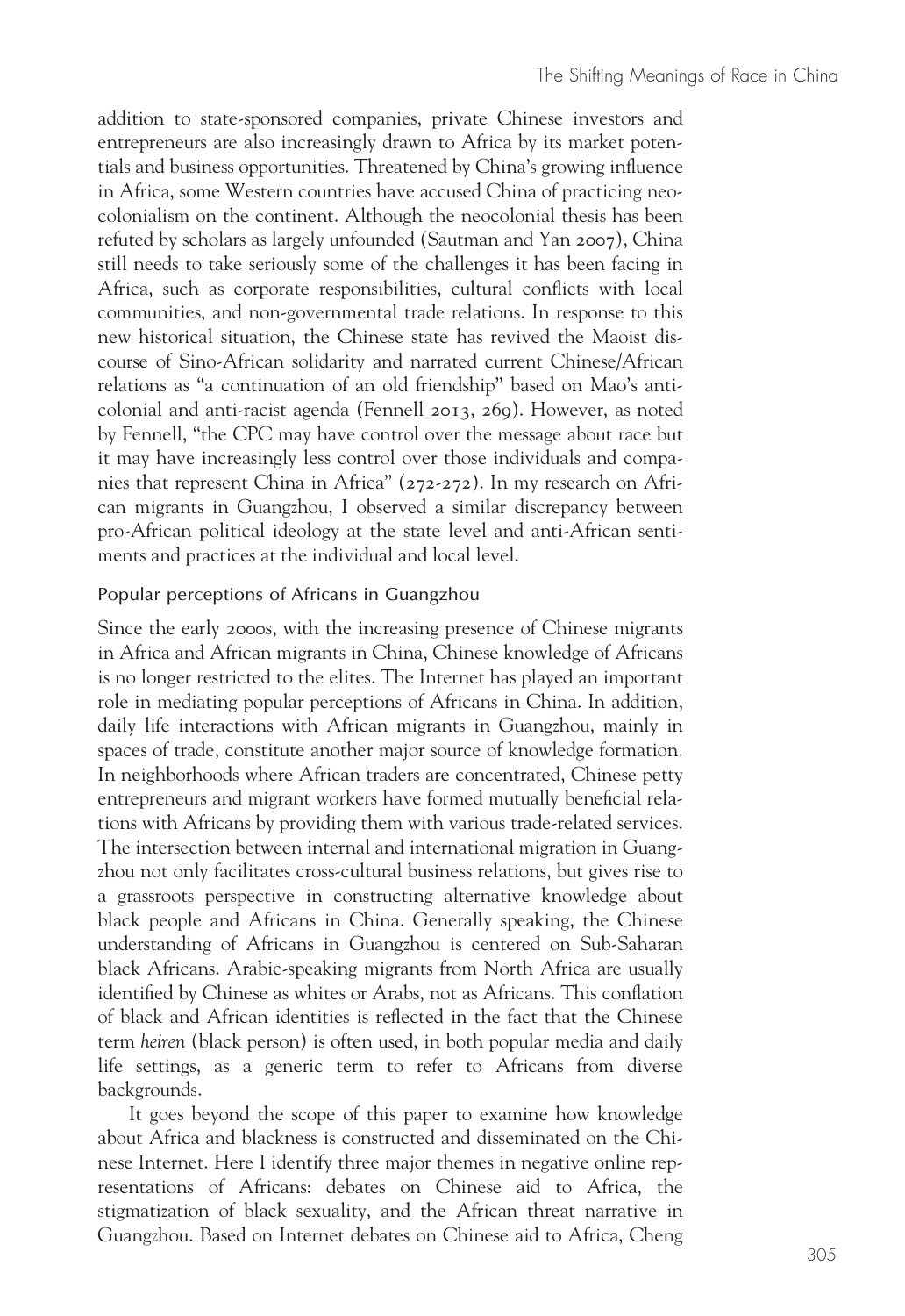(2011) notes the emergence of cyber racism among Chinese with experience working in Africa. In the weblogs of Liu Zhirong, a Frencheducated businessman with ten years of experience working in Africa, Africans were constructed as racially inferior to Chinese and unworthy of Chinese aid due to their greedy nature and their discrimination against Chinese people in Africa. Based on online data between 2006 and 2008, Shen (2009) identifies a paradox in Chinese perceptions of China's reentry into Africa. On the one hand, Africans were constructed as inferior Chinese partners and low priority financial recipients. On the other hand, the Chinese state's continuous aid to Africa (on a reduced scale) was considered necessary in order to boost the image of a benevolent China to the world. Both Cheng and Shen rely heavily on elite Chinese perspectives and fail to reflect on the influence of Western racial ideology in shaping elite constructions of African "inferiority" in Chinese cyberspace.

The stigmatization of black sexuality is another contentious subject due to the increase in romances and marriages between Chinese women and black men. In August 2009, Lou Jing, a Chinese girl with black skin, entered the Shanghai-based Dragon TV's Go Oriental Angel talent show. Born to a Chinese mother and an African American father, Lou Jing was a controversial contestant in the Chinese blogosphere. Chinese netizens used terms such as "little black devil" and "unwanted bastard" to describe her. The attack on her mother was even more vicious (she had had an extra-marital affair with an African American man and was later divorced by her Chinese husband). Ms. Lou was denounced as a "shameless whore," who committed "adultery" with a black man because of his "big XX."<sup>6</sup> The racialization of black masculinity was salient in this case because Chinese women who engaged in illicit relations with white foreigners were never condemned in the same way as Ms. Lou. In the Guangzhou context, the demonization of black masculinity is manifested by the circulation of sensationalist news headlines such as "There are 200,000 blacks in Guangzhou and rape cases committed by blacks have been rapidly rising."<sup>7</sup> The perception of black men as hypersexual monsters preying on Chinese women reproduces Social Darwinist constructions of Africans as primitive and backward. It also helps promote the idea that blacks are promiscuous. Racist phrases such as the black invasion, the fifty-seventh ethnic group in China, and the AIDS threat can be found among online discussions of African migrants in Guangzhou  $(Cheng 2011)<sup>8</sup>$ 

Scholars have noted the key role of the local Guangzhou media in constructing a negative image of Africans as guilty of illegal immigration, drug dealing, sex offenses, and the spread of AIDS (Li et al. 2009). The media production of the African threat narrative is achieved in several ways. First is the exaggeration of the number of undocumented Africans in the city. In 2007, a report in Guangzhou Daily claimed that there were 200,000 Africans in the city and only about 20,000 were officially registered with the government (Ke and Du 2007).<sup>9</sup> Since then, the number 200,000 has been frequently quoted by news reporters and Chinese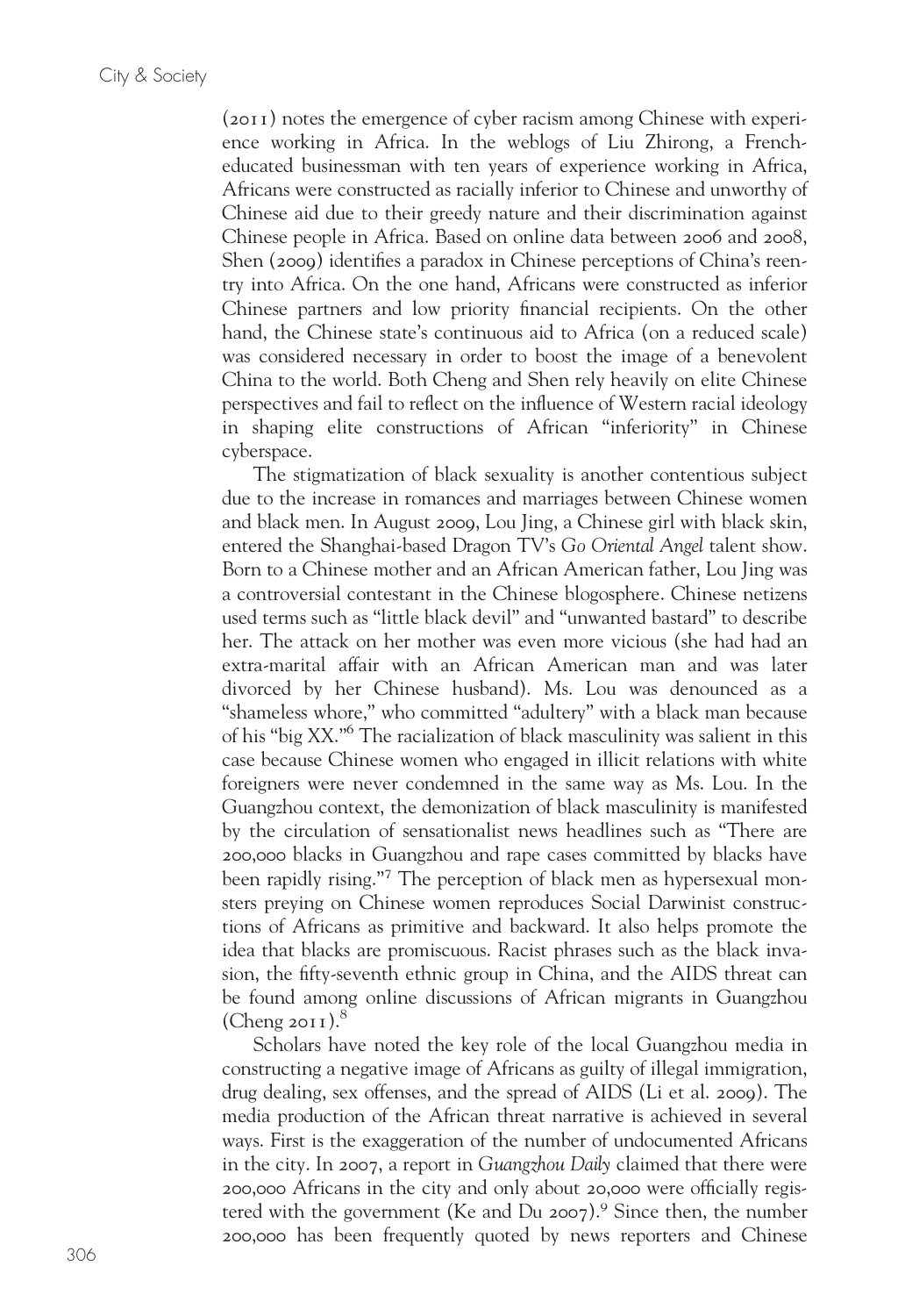netizens as the most popular estimate of the African population in Guangzhou. The criminalization of Africans as drug dealers was supported by local media exposure of several high-profile drug-dealing cases involving undocumented Nigerians. Although several groups of foreigners are involved in drug-related crimes in Guangzhou, including Southeast Asians, Middle-Easterners, and overseas Chinese, Africans are often singled out as the most visible group (Liao and Du 2011; Qiu 2011). A third component of the African threat narrative is the so-called high fertility rate among Africans. Interracial marriages between Chinese women and African men are constructed as a threat not only to China's population control policy, but to the racial purity of the Chinese nation.<sup>10</sup>

While the Internet plays a key role in spreading negative stereotypes against Africans and black people in China, Internet representation of Africans in China is also a multilayered and contested process. For example, black Africans in China are not always constructed as an exclusively racialized category with clear-cut boundaries, but are sometimes conflated Africans in China with foreigners, Muslims, and African Americans. In addition to the African threat narrative, the Sino-African friendship discourse is also resurfacing in online critiques of racial discrimination against African migrants in Guangzhou. Another mediating factor is the continuing influence of Western racial ideology. In the Chinese Internet discussions of the two African protest events in Guangzhou, some netizens cite examples of "violent blacks" in the United States and in France as a warning to the Chinese state for tougher immigration control.<sup>11</sup> One widely circulated post contains an adapted Chinese translation of John Philippe Rushton's controversial article "Brain size, IQ, and racial-group differences" as evidence for the "racial inferiority" of Africans in comparison to whites and Asians.<sup>12</sup> While it is hard to estimate the influence of the Internet on different parts of the Chinese population, my research finds that people who have few or no daily interactions with Africans tend to rely more on the Internet for information concerning Africans. In contrast, Chinese migrants who have frequent encounters with Africans in business settings tend to display more diverse attitudes.

Due to their provincial/rural backgrounds and relatively lesser exposure to cosmopolitan values, internal Chinese migrants can be prejudiced against black Africans upon initial contact. However, their relative lack of exposure to Western racial ideology also renders them more open and receptive to multiple and shifting constructions of blackness. In my interviews with Africans in Guangzhou, many reported unpleasant experiences traveling on buses, where some Chinese covered their noses at the sight of them or avoided sitting beside them. One Nigerian informant told me the following story, "Once I went to a warehouse with my friend and his finger got cut. A Chinese working there said, 'Hey, your blood is the same color as ours. I thought since your skin is black, your blood must be black as well.' Then I realized how ignorant some Chinese can be."<sup>13</sup> Color prejudice has definitely contributed to the racialization of blackness as a stigmatized identity in Guangzhou. Yet some Chinese people change their attitudes as their knowledge about Africans grows. One

Internet representation of is also a multilayered and contested process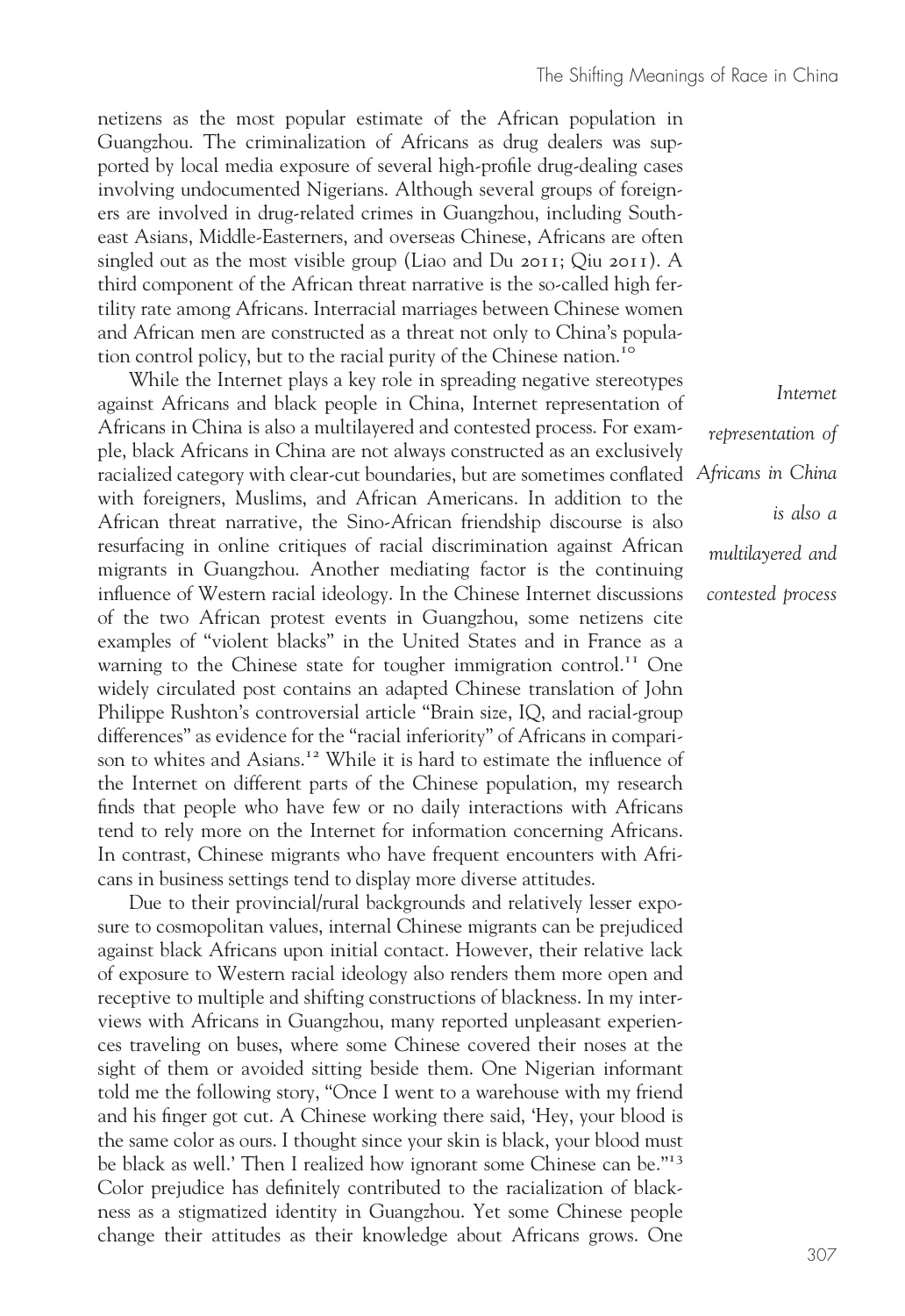Nigerian trader told me in Lagos, "In 2003, there weren't many blacks in Guangzhou. Some Chinese would cover their nose when they saw a black person on the bus. But in 2007, they stopped doing it. They like to make friends with us and do business with us."<sup>14</sup>

Although blackness functions as a racialized identity in Guangzhou, the meaning of blackness is far from uniform. In contemporary Chinese society, skin color is not the only parameter in ranking different groups of foreigners. Nationality sometimes works together with economic status to complicate the color line. According to many of my African informants, blacks from the United States are generally treated much better in Guangzhou than black Africans. Some of my African informants managed to find teaching jobs in China by posing as African Americans. The perception that black people from the United States receive more respect shows that nationality and the economic status of one's home country can be weighed more importantly in Chinese society than one's skin color. Compared to other dark-skinned foreigners in China, black Africans suffer double discrimination due to their perceived position at the bottom of both the color hierarchy and the economic hierarchy. However, in neighborhoods where Africans are concentrated, such as Xiaobei and Sanyuanli, there is usually a conflation of "foreigner" and "black" identity among Chinese. Migrants from rural China generally make no distinction between white and black foreigners because the only foreigners they interact on a daily basis are black Africans. Some African traders fit the general Chinese perception that foreigners are rich because they can afford to travel to China by air, stay in good hotels, and buy goods in containers (Liao 2014). The overlap of "black" and "foreigner" also reflects class differences between Chinese migrant workers and some wealthy African traders, who are often addressed as laoban (boss) by Chinese migrant workers.

English language proficiency is another important factor that sometimes places Africans in a higher position than Chinese. Since English is the language of power in the global market, being able to speak English has helped a number of African men win the favor of young Chinese women. Despite the Chinese media's stigmatization of black masculinity, it is fairly easy for an African man to find a Chinese girlfriend due to their foreigner status and their English language proficiency. For some female migrants from rural China, romance or marriage with an African trader may provide an alternative path for upward mobility, often in the form of joint business ventures (Lan 2015b).<sup>15</sup> However, language barriers between Chinese and African migrants also facilitate racism at the personal level. Due to the great variety of languages spoken in the African markets in Guangzhou, traders have to rely on Chinese-style English, body language, and calculators for business negotiations (Bodomo 2010; Han 2013). Communication problems, coupled with cultural misunderstandings, and the lack of legal regulation in the informal economy, often lead to mutual stereotypes between Chinese and Africans. For example, Chinese often accuse Africans of lacking "professional business ethics," while Africans often complain that Chinese do not understand "the

In contemporary Chinese society, skin color is not the only parameter in ranking different groups of foreigners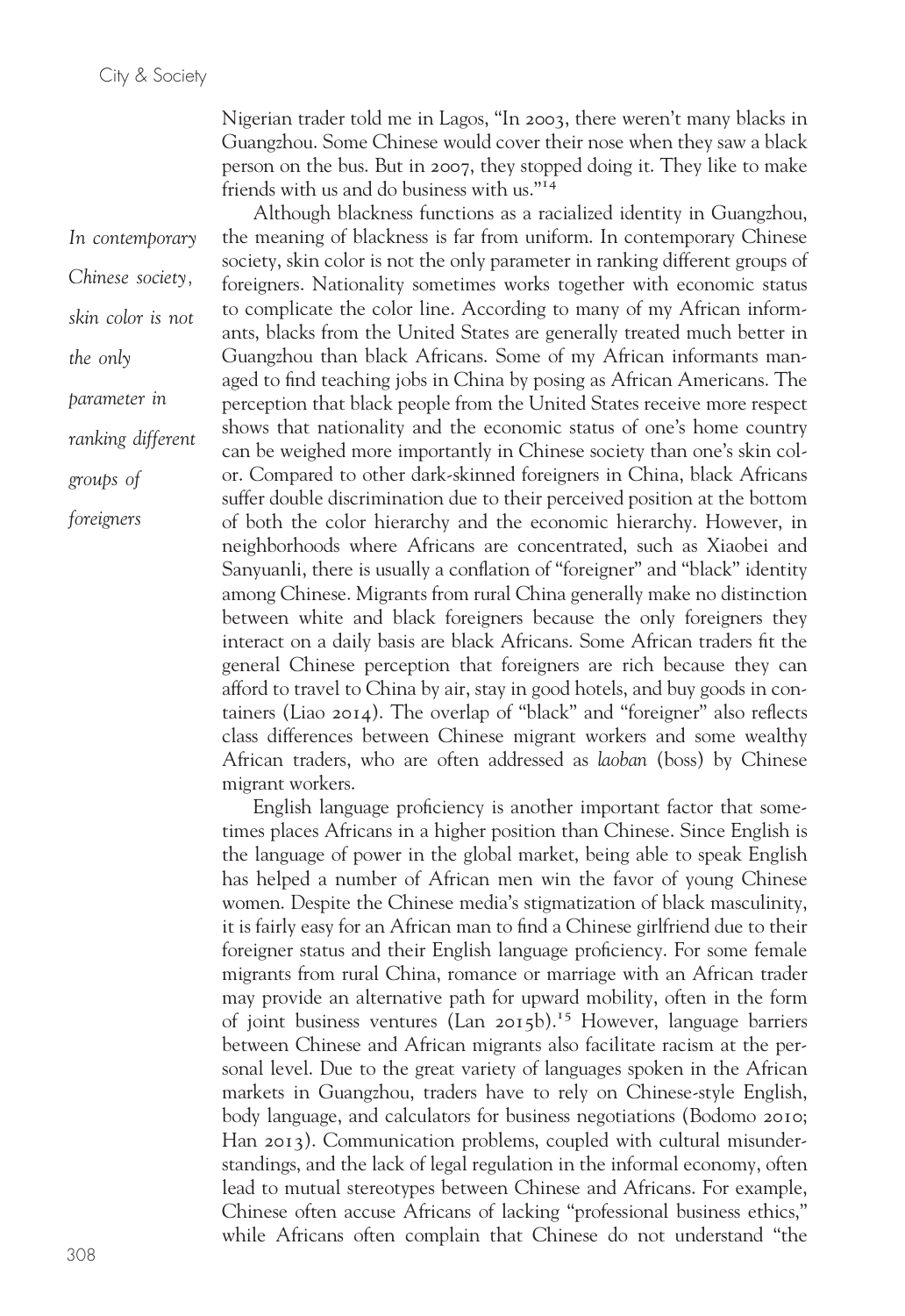African way of doing business." Such cultural stereotypes may reinforce racism against black Africans at the personal level, yet they are also symptomatic of the shared structural marginalization of both groups in urban China.

In addition to English language proficiency, foreigners in China are also evaluated by their different levels of suzhi. Suzhi is a popular Chinese term which can be roughly translated as "quality," but as noted by Kipnis (2006), its Chinese meaning actually blurs the nature/nurture divide by encompassing three aspects of individual qualities: the physical, educational, and moral. When the term is used to describe different groups of foreigners, the emphasis is laid on educational level, social behavior, and personal moral standards rather than on biological differences. In Guangzhou the general Chinese public is likely to view Africans as "low quality foreigners," largely based on negative media representations of Africans as causing various social problems in the city (Haugen 2012). However, Chinese who had personal interactions with Africans usually hold more positive views towards them. One thirty-year-old female resident near Xiaobei told me, "Some blacks are high suzhi people. Once my mom's purse was snatched near the bus stop by a Chinese guy and it was a black man who helped her catch the thief. All the Chinese there were just watching."<sup>16</sup> The behavior-oriented nature of *suzhi* is further illustrated by the fact that white foreigners who behaved rudely towards Chinese citizens in public places were also condemned by Chinese media as "low quality foreigners" or "foreign trash" (Hu and Shao 2012). The using of suzhi as another criterion to evaluate different groups of foreigners shows that in the specific context of Chinese culture, personal virtues and socially appropriate behaviors can sometimes outweigh skin color in the construction of group identity.

#### State regulation of undocumented Africans in Guangzhou

The Chinese state's attitudes towards the recent African migration to China are mixed. On the one hand, official media still upholds the rhetoric of Sino-African friendship and is generally silent on the topic of anti-black racism. On the other hand, the state is also using the PRD region as an experimental field to test new measures of immigration control. China's recent tightening of immigration control points to its effort to distinguish between different types of foreigners, yet it also runs the risk of reinforcing negative stereotypes against African migrants at the personal level. While the local state's immigration control in Guangzhou claims to target all foreigners, in practice, the police tend to single out African migrants for visa and passport checks. Most of the immigration raids in Guangzhou occur in areas where African migrants are concentrated. The racialization of blackness in Guangzhou testifies to the limitation of the Sino-African friendship rhetoric in addressing new challenges faced by China's expansion in Africa and the recent African migration to China. It also calls for critical reflection on the link between individual and structural racism in China.

personal virtues and socially appropriate behaviors can sometimes outweigh skin color in the construction of group identity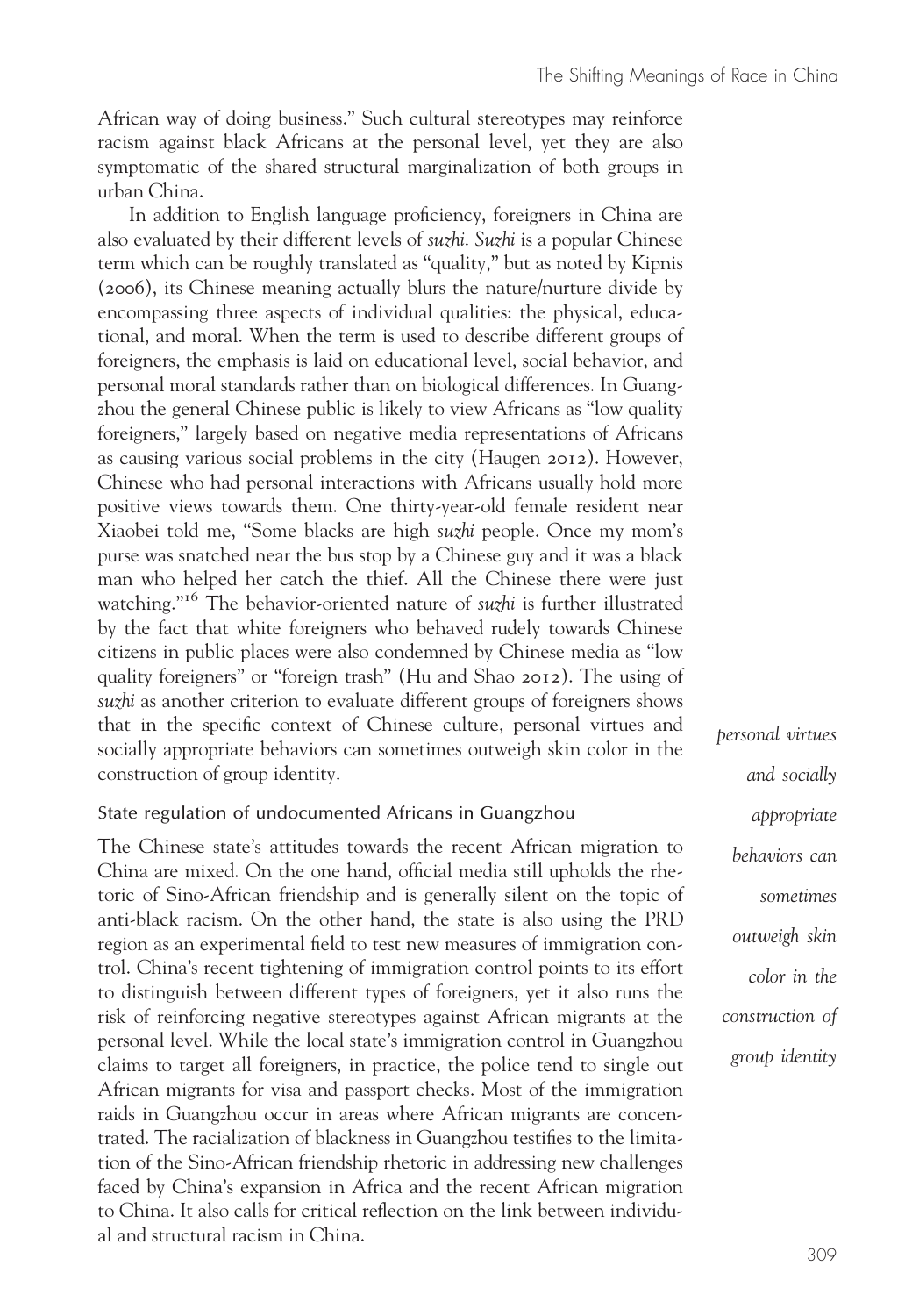Differing from local media's exotic or negative portrayals of African migrants in the PRD, central state media tend to carry more positive reports which function to reaffirm the state political ideology of Sino-African friendship. For example, a three-part report in Guangming Daily, an influential newspaper operated by the Communist Party of China Central Committee, is entitled, "Friends from Africa, how are you doing in Guangzhou?" (Ma et al. 2012). The report presents a sanitized depiction of African life in Guangzhou with some success stories, but there is no discussion of undocumented migrants. Besides highlighting the long history of Sino-African friendship, the report also insists, through the words of a Tanzanian male trader, that there is no discrimination against Africans in China. The politically sensitive nature of African migration in Guangzhou can be seen in the changing terms local media use to describe Africans: from racially-coded language such as "blacks" in earlier reports to more neutral references such as "Africans" and "foreigners" in recent ones. I heard rumors that one reporter from Guangzhou Daily was fired due to misrepresentation of African experiences in Guangzhou. Personal communication with a staff from the Guangzhou Academy of Social Science revealed that one of the researchers had been warned by the Beijing government not to make public comments that may negatively impact Sino-African relations.

In reality, the Chinese state's silence on issues of undocumented Africans runs the risk of following the race-blind rhetoric in the West and thus perpetuating anti-black prejudice among the Chinese public. For example, the lack of official statistics on the African population in Guangzhou has given rise to rumors and speculations in local media, which present an inflated image of a black invasion among ordinary Chinese. Due to its long history as an immigrant sending country, China has not yet developed "a clear legal and administrative framework and apparatus to deal with the entry, residence, and employment of foreigners" (Pieke 2012, 58). The pressing situation in Guangzhou prompted the Guangdong provincial government to implement the first local legislation concerning the administration of foreigners in China, namely, the Interim Provisions of Guangdong Province on Administration of and Services to Aliens. Designed to specifically target undocumented migrants in the PRD area, the Guangdong Act also contributed significantly to China's new Exit and Entry Administrative Law in 2013, which contains tougher provisions for undocumented immigrants (Lan 2015a). Implemented in May 2011, the Guangdong Act promotes a reward and punishment scheme by encouraging ordinary Chinese to report undocumented foreigners to local authorities. It also expands the power of local police to stop foreigners for passport and visa verification.

Although undocumented foreigners come from a variety of countries, in the PRD context they are primarily associated with African migrants due to the latter's visibility in both Chinese and international media. Based on my observations and my informants' reports, Africans are more likely to be stopped by the police for passport checks than other foreigners and they are the most vulnerable group in the local government's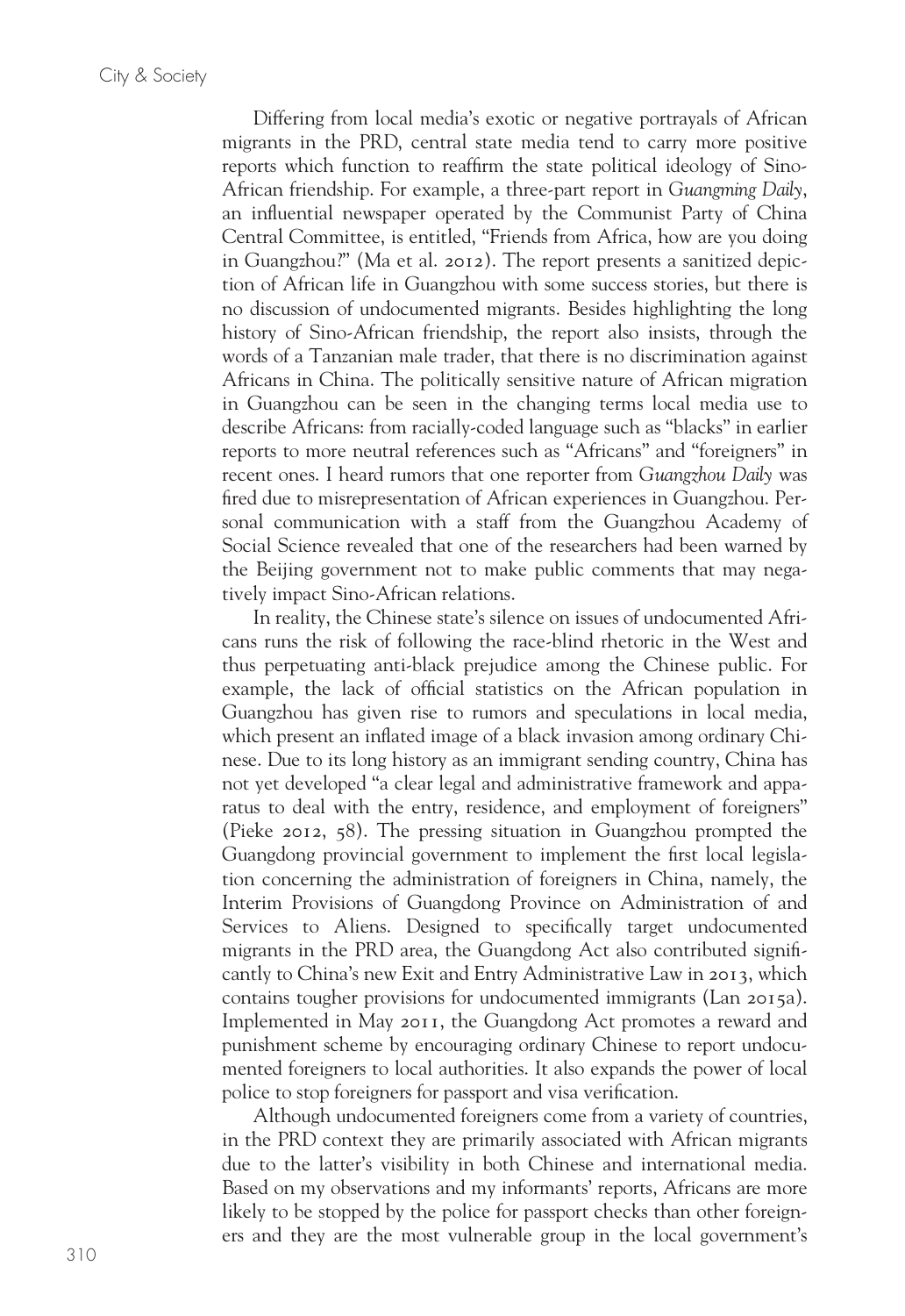anti-illegal-immigrants campaign. Stan, a twenty-eight-year-old undocumented Nigerian complained to me bitterly about police violence, "The police do not respect Africans. They beat us, handcuff us, and put us in those locked police cars. They treat us like animals."<sup>17</sup> Linda, a twentyfour-year-old female trader from Cameroon told me, "The police give respect to whites but not to blacks. I know some white people from smaller European countries and some Arabs who overstayed their visas, but they were never stopped and questioned when they go out. The police only stop blacks."<sup>18</sup> Stan and Linda's testimonies are supported by the majority of my African informants, whose major complaints are against the discretionary power of the Chinese police and visa officers. Racial profiling practiced by some police officers in Guangzhou underscores the link between racism at the personal level and the institutional level. However, due to the many gaps and discrepancies in the implementation of the Guangdong Act at the community level, it is premature to argue that institutional racism against black Africans is welldeveloped in China.

In terms of implementation, the Guangdong Act represents a compromise between the local government's concern with economic growth and the central state's demand for more stringent immigration control. An interview with a city official who used to work in the Xiaobei area showed that the local government has been plagued with a lack of resources and various kinds of corruption. As a result, the government policy towards Africans is apparently stringent but actually relaxed. He said, "The police only make arrests before some major events. Most of the time, they turn a blind eye to the many undocumented Africans on the street. For those who got arrested, they were locked up for several days and then released. Repatriation costs money, so the only solution is to turn them loose again."<sup>19</sup> In reality, police racism against Africans is complicated by the uneven application of police power in different cities. Many Nigerian Igbo informants reported that the Guangzhou police are more "wicked" than police in other cities in the PRD area. While police in other cities also check African passports, their priority seems to be drug-related crimes. Several of my Igbo informants who live in Foshan had experiences of being arrested by the police. After examining their hands carefully and finding that they were not involved in the drug business, the police set them free despite the fact that their visa had expired. African traders in Yiwu also reported that they feel much safer walking in the street because nobody bothers to check their passport.

State regulation of Africans in Guangzhou is also complicated by the intersection of internal and international migration in the city. Collaboration with Chinese migrants enables undocumented African traders to bypass some of the constraints imposed on their physical mobility by police surveillance. As noted by Cvajner and Sciortino (2010, 398), "in economics, an irregular status is nearly always translated into the possibility of charging a higher price for goods and services." Chinese migrants and some local Chinese regard the presence of undocumented Africans as a potential economic opportunity and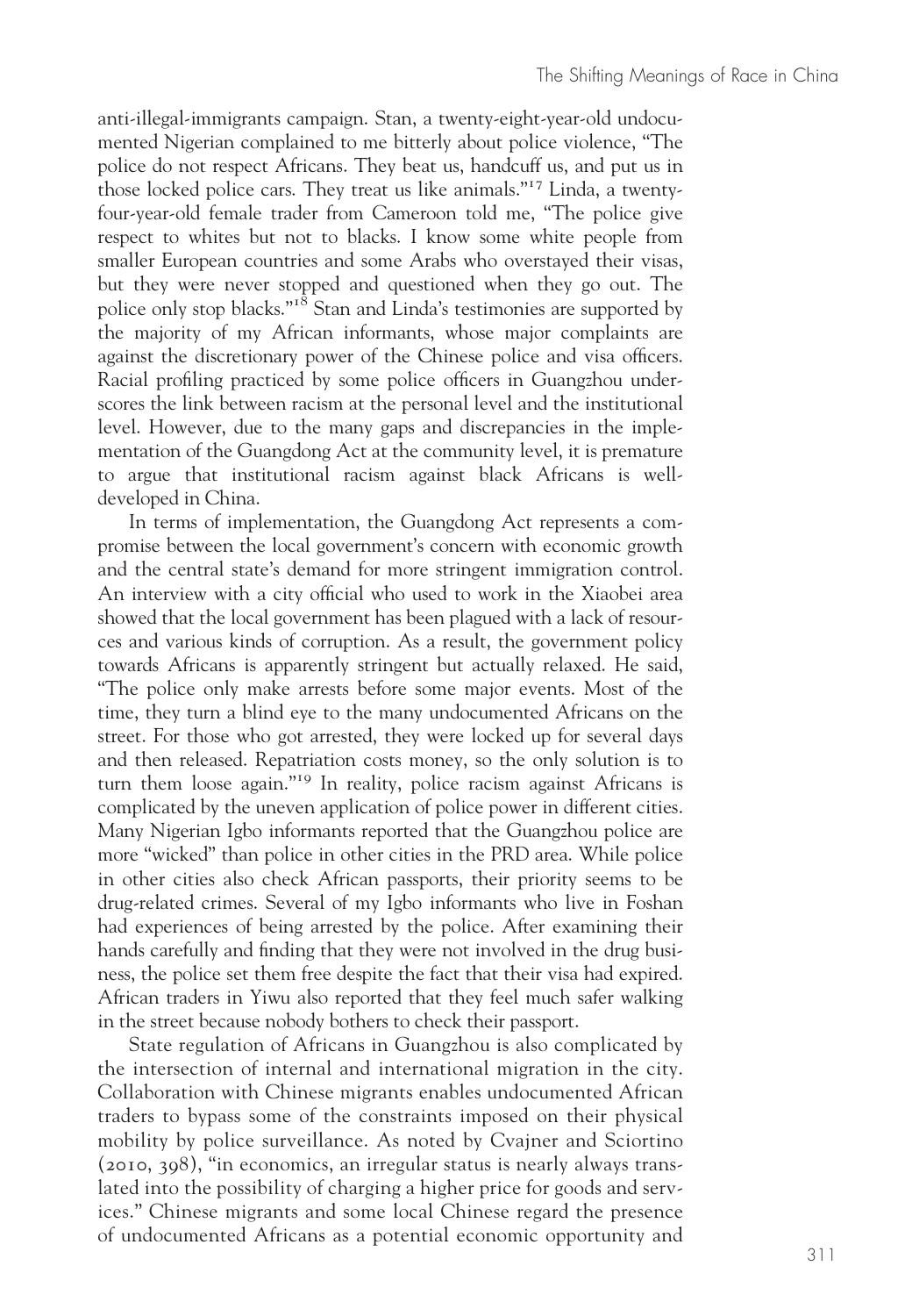are generally willing to provide various kinds of trade-related services in exchange for financial gain. In contrast to the state's categorization of Africans as "legal" and "illegal" immigrants, some Chinese migrants and petty entrepreneurs distinguish between "good" and "bad" Africans. While the bad ones are involved in criminal activities, the good ones have a genuine desire to do honest business in China regardless of their visa status. Most of the Chinese traders I interviewed expressed a desire for the state to operate a more lenient visa policy towards those good Africans. In reality, the state is not unaware of the contributions of African migrants to the local economy. However, since most of the China-Africa grassroots business transactions are in the informal sector, they cannot be fully reflected in official statistics. The local state is also too embarrassed to acknowledge its failure in containing copyright infringement issues in the informal economy.

Racial triangulation between China, Africa, and the West

China's increasing presence in Africa and recent African migration to China are both highly controversial topics. Yet most of the discussions of Sino-African relations tend to ignore the persistent yet invisible influence of the West. Only a few scholars have noted the mediating effects of Western media on Chinese perceptions of Africans and African perceptions of Chinese (Johnson 2007; Sautman and Yan 2009). The uneven racialization of black Africans in China points to the fact that anti-black racism in China cannot be interpreted solely within the black and white binary and must be situated within the larger context of the triangular power relations between China, Africa, and the West. In Bitter Fruit, Claire Kim (2000) uses the term "racial triangulation" to describe the shifting racialization of Asian Americans as a model minority compared to African Americans, and as non-citizens and outsiders in relation to whites and African Americans. This research extends Kim's theory of racial triangulation to the domain of transnational racial formation. I argue that in order to uncover the multilayered complexity in the racialization of black Africans in China one needs to take into account racial triangulation between China, Africa, and the West. Despite the heterogeneity within the Chinese and African communities, their perceptions of each other are often filtered through an implicit Western lens due to the globalization of Western racial ideology.

Within the African community in Guangzhou, opinions on racism in China are rather divided. Some claim racism in China is worse than in the West because there are no human rights in China. Others think racism in China is different from that in the West. In both cases, the West serves as an important reference point for Africans' perception of their treatment in China. A middle-aged engineer from Niger who was on a business trip in Guangzhou told me, "I like China because here you are treated like a human being. People talk to you. In France, when they see you as a black person, they avoid talking to you. They try to keep a

most of the discussions of Sino-African relations tend to ignore the persistent yet invisible influence of the West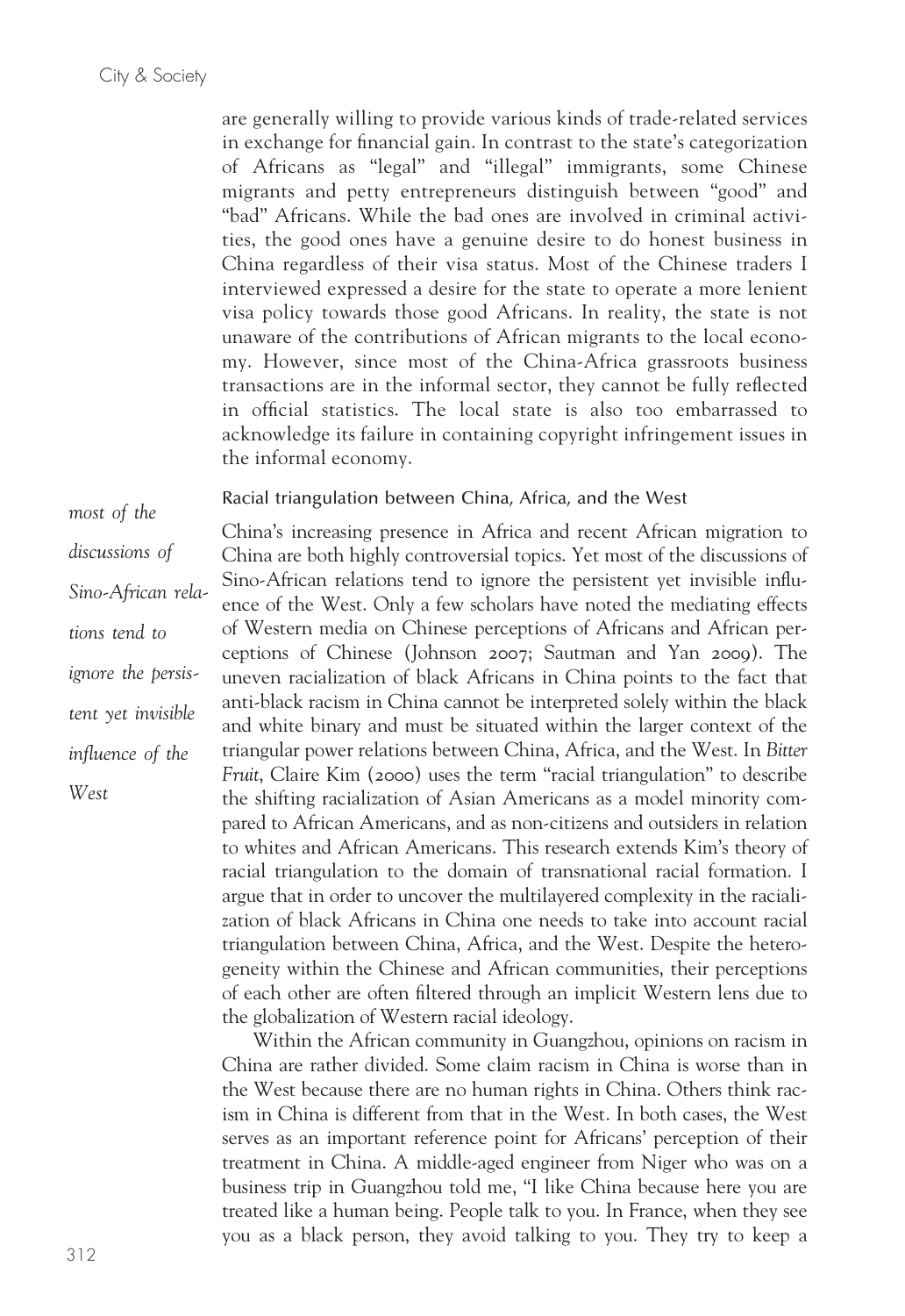distance from you. You can tell the horror on their faces."<sup>20</sup> Linda, a twenty-four-year-old female trader from Cameroon, had a nuanced understanding of the position of Chinese people in the global racial hierarchy. She said, "Blacks treat Chinese as human beings. White people think Chinese are nobody. They don't respect Chinese. However, Chinese are worse than whites in terms of viewing blacks. There are many blacks in leading positions in European countries, but there is no black in leading positions in China."<sup>21</sup> While Linda's observation of white superiority over Chinese is valid, her comparison between the position of blacks in Europe and China is not fair due to the relatively short history of African migration and settlement in China. Kevin, who had stayed in China for three years, compared the situation of undocumented migrants in Europe and in China. He said, "In Europe, undocumented people can move around freely, but they don't give you opportunities like in China. Life in China is not free, but I can still do my business if I live very cautiously here. The Chinese government allows us to stay and run our businesses, so it is not that wicked."<sup>22</sup> Kevin's testimony points to the existence of a liminal space between mobility and immobility, which provides undocumented Africans some agency to survive in China.

With China's rise in the global economy, Africa remains an important political and economic partner since China needs the support of many African countries in its quest for global hegemony against the West (Bodomo 2009). Meanwhile, as China attracts more international migrants from diverse backgrounds, the image of whites as privileged foreigners is gradually being eroded. It was abominable white behaviors against Chinese citizens which ignited the 100-day crackdown on undocumented foreigners in Beijing starting May 15, 2012. The Beijing campaign generated heated discussions in Chinese media on the "supranational treatment" of foreigners and appealed directly to popular nationalism among Chinese citizens.<sup>23</sup> Nevertheless, the decline of white privilege in China does not mean the improved status of black Africans. Since China denies being an immigrant country, it still treats foreign immigrants as a temporary issue and there is no official effort to integrate them into Chinese society. Undocumented status has severely limited African migrants' physical and social mobility in China. It also leads to difficulties in business and personal life. Due to the grassroots nature of their business activities, African migrants are providing business and job opportunities mainly for the marginalized and disadvantaged groups in China, such as migrant workers and individual petty entrepreneurs. Unlike various interest groups in Western countries, these people have little power to influence state immigration policy.

Frank Pieke (2012) notes that with the rapid diversification of the immigrant population in China, the socialist state will face similar challenges as more established immigrant countries in Europe and North America, such as ethnic and race relations, religious and cultural pluralism, nationality and political rights, and the rise of a second generation of mixed-heritage citizens. However, China's unique historical relations with Africa and its recent transformation into a

Since China denies being an immigrant country, it still treats foreign immigrants as a temporary issue and there is no official effort to integrate them into Chinese society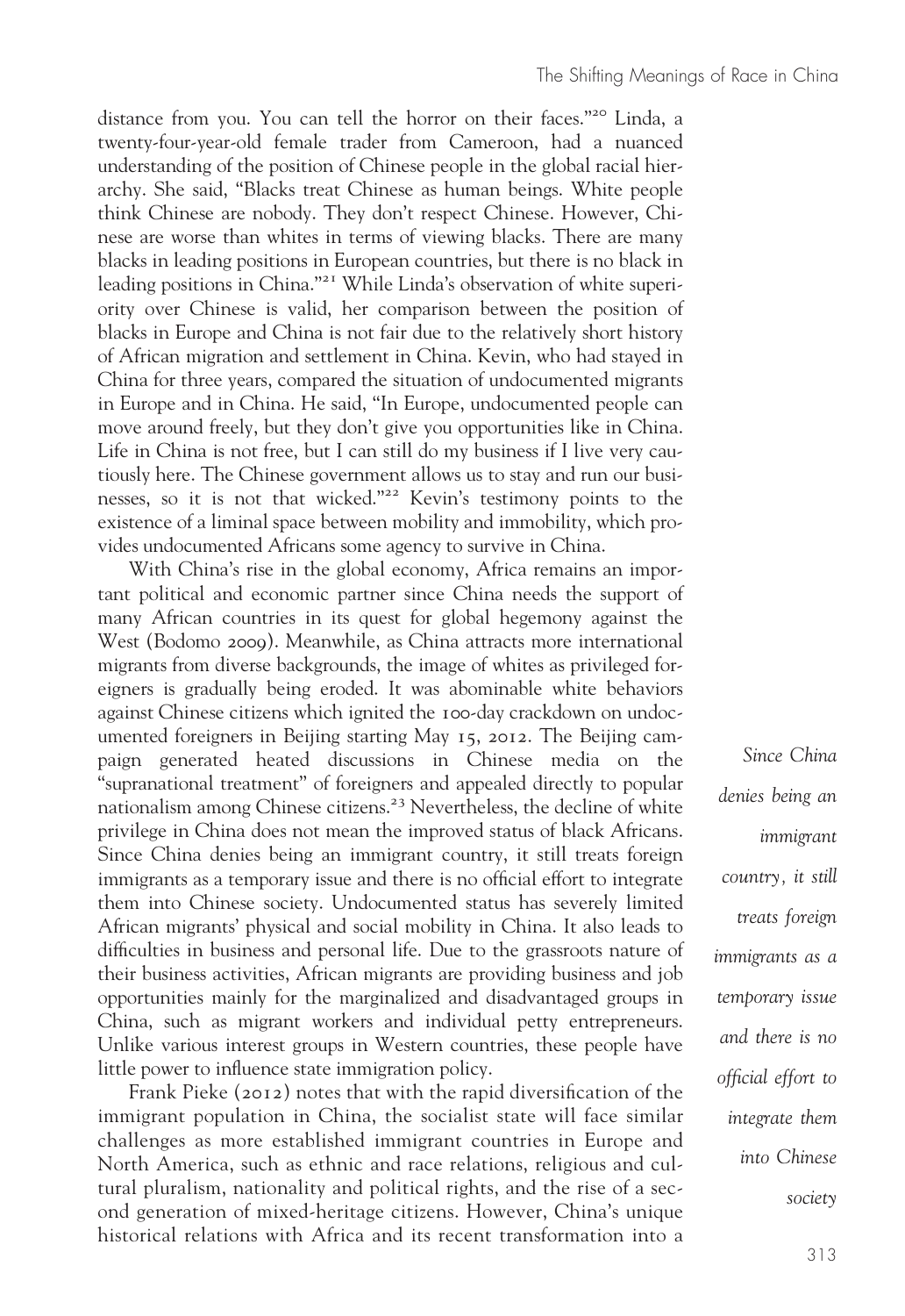global economic giant also highlight the specificity of the Chinese context in offering alternative interpretations and coping strategies concerning racial tensions. This research uncovers multiple levels of complication in the racialization of blackness in Guangzhou. Black Africans are sometimes constructed as inferior to Chinese, sometimes as occupying a higher status than Chinese due to the conflation of Africans and foreigners in some parts of Guangzhou. The differential treatment of black Americans and black Africans also gives rise to racism based not on skin color, but on nationality and economic status. Meanwhile, due to the intersection of internal and international migration, there are also notable examples of Chinese/African business partnerships and interracial marriages, which have the potential to change public perceptions of black Africans in China. However, the transformative nature of such grassroots cross-cultural interactions is also severely limited by language barriers, cultural differences, and the Chinese state's stringent immigration control policies.

## Conclusion

R acial discourses in China have been mediated by changing political and social contexts in different historical periods. From the yellow race discourse in late nineteenth century to the Sino-African friendship discourse in the Mao and post-Mao regimes, to the current African threat discourse in Guangzhou, the Chinese knowledge of blacks and Africans has been developed within larger contexts such as China's anti-colonial struggles, the rise of nationalism and the pro-democracy movement, changing diplomatic and trade relations with African countries, and the intersection of internal and international migration in global cities such as Guangzhou. The popularization of the Internet facilitates the spread of anti-black sentiment from the elites to ordinary Chinese. The concentration of African migrants in the PRD area also provides opportunities for daily life interactions between Chinese migrants and African traders, with the potential to produce a more open and fluid interpretation of blackness in China. However, due to continuing influence of Western media and the Chinese state's silence on issues of racial discrimination, racism against black Africans at the personal level and epistemological levels is likely to grow.

It is premature to argue for a fully developed institutional racism due to the regional variations of African experiences in China and the ambiguities and contradictions in state policy towards African migrants in Guangzhou (Bodomo 2012; Castillo 2014; Lan 2015a). Some of the predicaments of Africans in Guangzhou have to be attributed to China's lack of a fully developed immigration system or the state's unwillingness to reform its immigration policy. Africans are more vulnerable compared to other groups of foreigners partly because of their concentration in the informal economy, and partly because of increasing racism against blacks at the individual level. Nevertheless, it is important to identify the link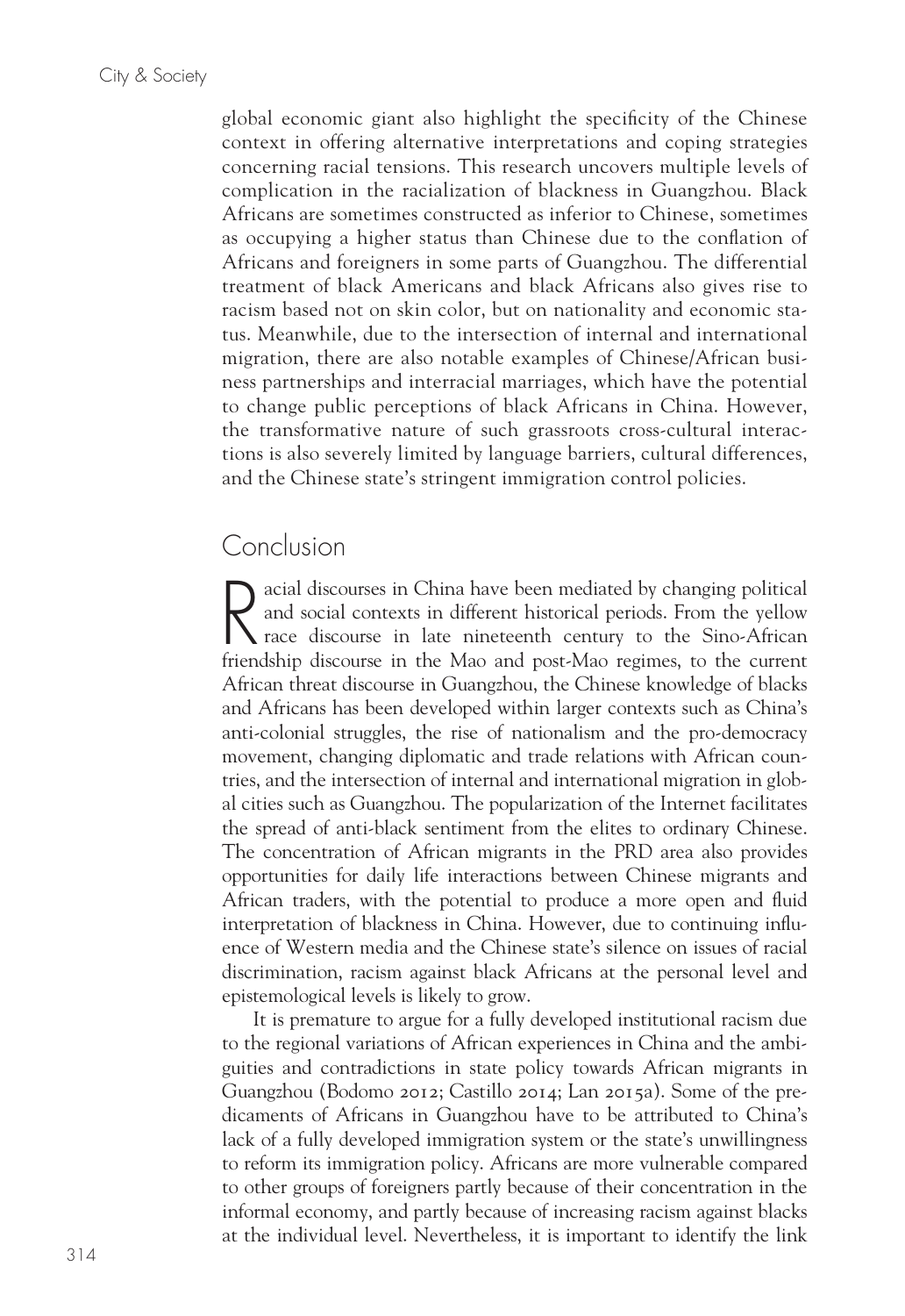between individual racism practiced by some state officials and police officers, and potential institutional racism against black people in the future. If the Chinese state continues its race-blind ideology, there is the possibility for the development of more institutionalized racism in China in the near future.

### Notes

Acknowledgements. This project was funded by the Hong Kong Research Grants Council HKBU 245512. Research assistance from Kelechi Nwadike, Aisha Kamulegeya, Melissa Musonda, Lamin Ceesay, Olivier Pan, and Allen Xiao is highly appreciated. Special thanks go to David Roediger, Jamie Monson, and two anonymous reviewers who offered constructive feedback on this article. <sup>1</sup>

<sup>T</sup>The English-language media carried a different version of the story, claiming that the African man died after jumping from the building. See Qiu 2009; Branigan 2009. Interviews with Africans who witnessed the 2009 incident revealed that the man was severely injured, but did not die.

2 I use "traditional Chinese ways" or "traditional Chinese society" to describe China before its encounter with the West.

<sup>3</sup>The author interprets the division between these three types of racism as an analytical one because in reality there are important overlaps between them.

4 One major gain from China's economic aid to Africa was that Mainland China replaced Taiwan as the sole representative government of China in the United Nations General Assembly in 1971, with the support of many African nations.

5 These programs were similar to the Soviet-era programs described by Bilaniuk (this issue) in the case of the Ukraine.

6 http://blog.foolsmountain.com/2009/10/21/lou-jing-racism-gonewild/, last accessed August 12, 2014.

 $\frac{7}{\text{http://www.sznews.com/news/content/2007-12/13/content-171}}$ 8395.htm, last accessed February 20, 2014.

China currently has fifty-six ethnic groups.

9 Guangzhou Daily is the official newspaper of the Guangzhou municipal party committee and one of the highest circulating dailies in China.<br><sup>10</sup>"So many blacks are rushing to China, please do not marry blacks

and have children with them," [http://bbs.tianya.cn/post-funinfo-](http://bbs.tianya.cn/post-funinfo-3411384-1.shtml)3411 384-1[.shtml](http://bbs.tianya.cn/post-funinfo-3411384-1.shtml)

<sup>11</sup>"How long should we put up with blacks in Guangzhou?" [http://](http://bbs.tianya.cn/post-free-2598293-1.shtml) [bbs.tianya.cn/post-free-](http://bbs.tianya.cn/post-free-2598293-1.shtml)2598293-1.shtml <sup>12</sup>"The racial differences in intelligence, is race an effective construct

of classification?"http://blog.sina.com.cn/s/blog\_49a6e5ec010007ln.html

<sup>13</sup>Personal interview, May 10, 2012.<br><sup>14</sup>Personal interview, July 23, 2013, Lagos.

<sup>15</sup>Owen (this issue) similarly documents the positive effects of a colored South African woman engaging in a love relationship with a migrant black Congolese man.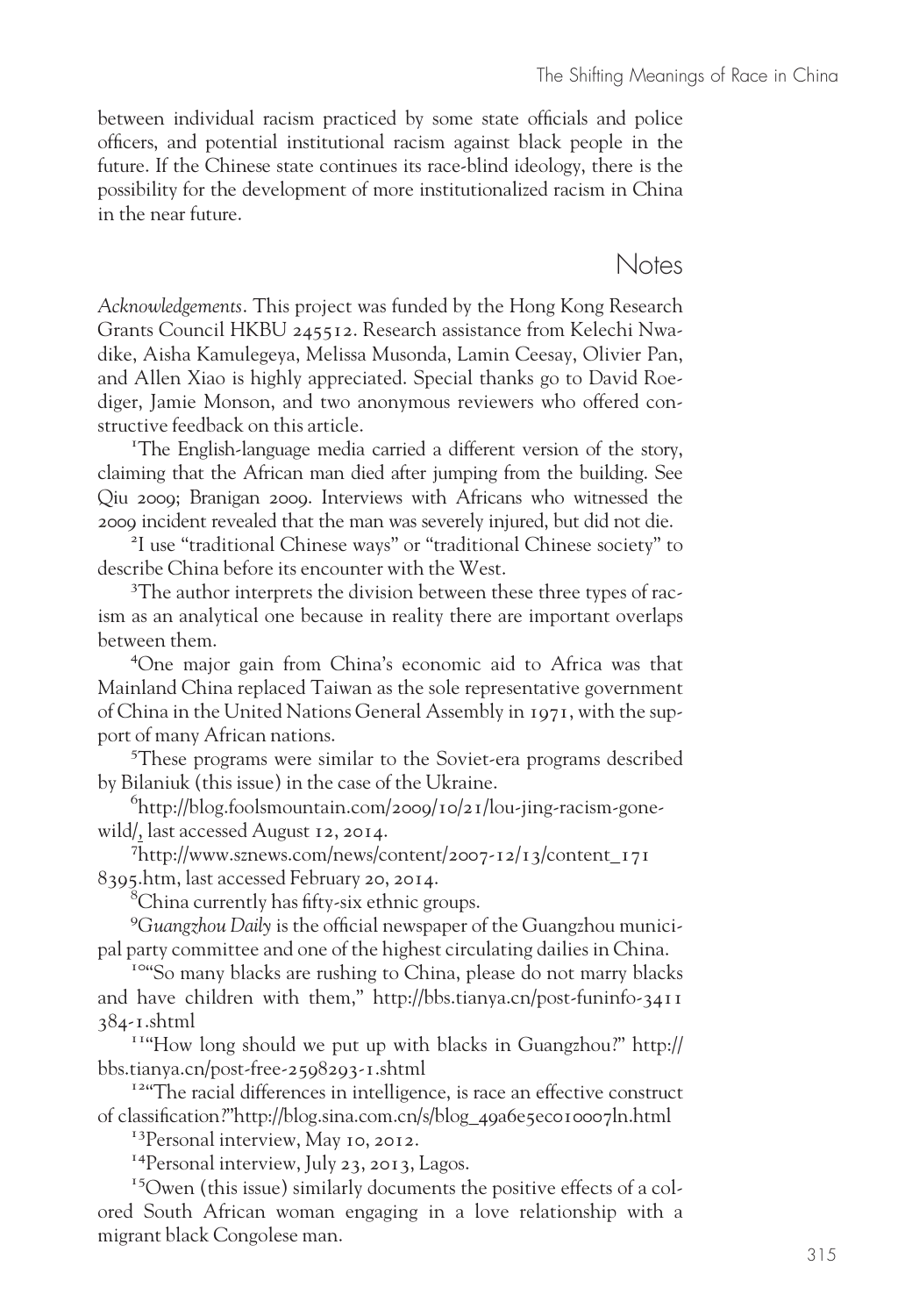- <sup>16</sup>Personal interview, April 15, 2012, Guangzhou.
- <sup>17</sup>Personal interview, May 30, 2012, Guangzhou.
- <sup>18</sup>Personal interview, October 2, 2012, Guangzhou.
- 
- <sup>19</sup>Personal interview, May 7, 2012, Guangzhou.<br><sup>20</sup>Personal communication, April 5, 2012, Guangzhou.<br><sup>21</sup>Personal interview, October 2, 2012, Guangzhou.<br><sup>22</sup>Informal conversation, December 30, 2012, Guangzhou.
- 
- 
- $23$ http://news.163.com/12/0520/17/81VCLKL200011229.html,

retrieved January 31, 2013.

## References

- Arkush, R. David, and Leo O. Lee, eds. 1989. Land without Ghosts: Chinese Impressions of America from the Mid-Nineteenth Century to the Present. Berkeley: University of California Press.
- Beech, Hannah. 2012. "A Nigerian Dies in China—and Racial Tensions Heat Up." Time, June 20.
- Bodomo, A. B. 2009. "Africa-China Relations: Symmetry, Soft Power and South Africa." The China Review  $9(2):169-78$ .
- —. 2010. "The African Trading Community in Guangzhou: An Emerging Bridge for Africa-China Relations." The China Quarterly 203:693–707.
- —. 2012. Africans in China: A Sociocultural Study and its Implications on Africa-China Relations. Amherst: Cambria Press.
- Branigan, Tania. 2012. "Africans in China Protest After Death of Expat." The Guardian, June 19.
- Castillo, Roberto. 2014. "Feeling at Home in the 'Chocolate City': An Exploration of Place-Making Practices and Structures of Belonging Amongst Africans in Guangzhou." Inter-Asia Cultural Studies 15(2):235–57.
- Cheng, Yinghong. 2011. "From Campus racism to Cyber racism: Discourse of Race and Chinese Nationalism." The China Quarterly 207:561–579.
- Crane, George T. 1994. "Collective Identity, Symbolic Mobilization, and Student Protest in Nanjing, China, 1988-1989." Comparative Politics 26(4):395-413.
- Cvajner, Martina, and Giuseppe Sciortino. 2010. "Theorizing Irregular Migration: The Control of Spatial Mobility in Differentiated Societies." European Journal of Social Theory 13(3):389–404.
- Delgado, Richard, and Jean Stefancic. 2000. Critical Race Theory. New York: New York University Press.
- Dikötter, Frank. 1992. The Discourse of Race in Modern China. London: C. Hurst & Co.
- —. 1994. "Racial Identities in China: Context and Meaning." The China Quarterly 138:404–12.
- Dirlik, Arif. 1993. "Review Article: The Discourse of Race in Modern China." China Information  $7(4):68-71$ .
- Drake, St. Clair. 1987. Black Folk Here and There. Los Angeles: Center for Afro-American Studies, University of California.
- Fennell, Vera Leigh. 2013. "Race: China's Question and Problem." Review of Black Political Economy  $40(3):245-75$ .
- Han, Huamei. 2013. "Individual Grassroots Multilingualism in African Town in Guangzhou: The Role of States in Globalization." International Multilingual Research Journal  $7(1):83-97$ .
- Harrison, Faye V. 1995. "The Persistent Power of 'Race' in the Cultural and Political Economy of Racism." Annual Review of Anthropology 24:47–74.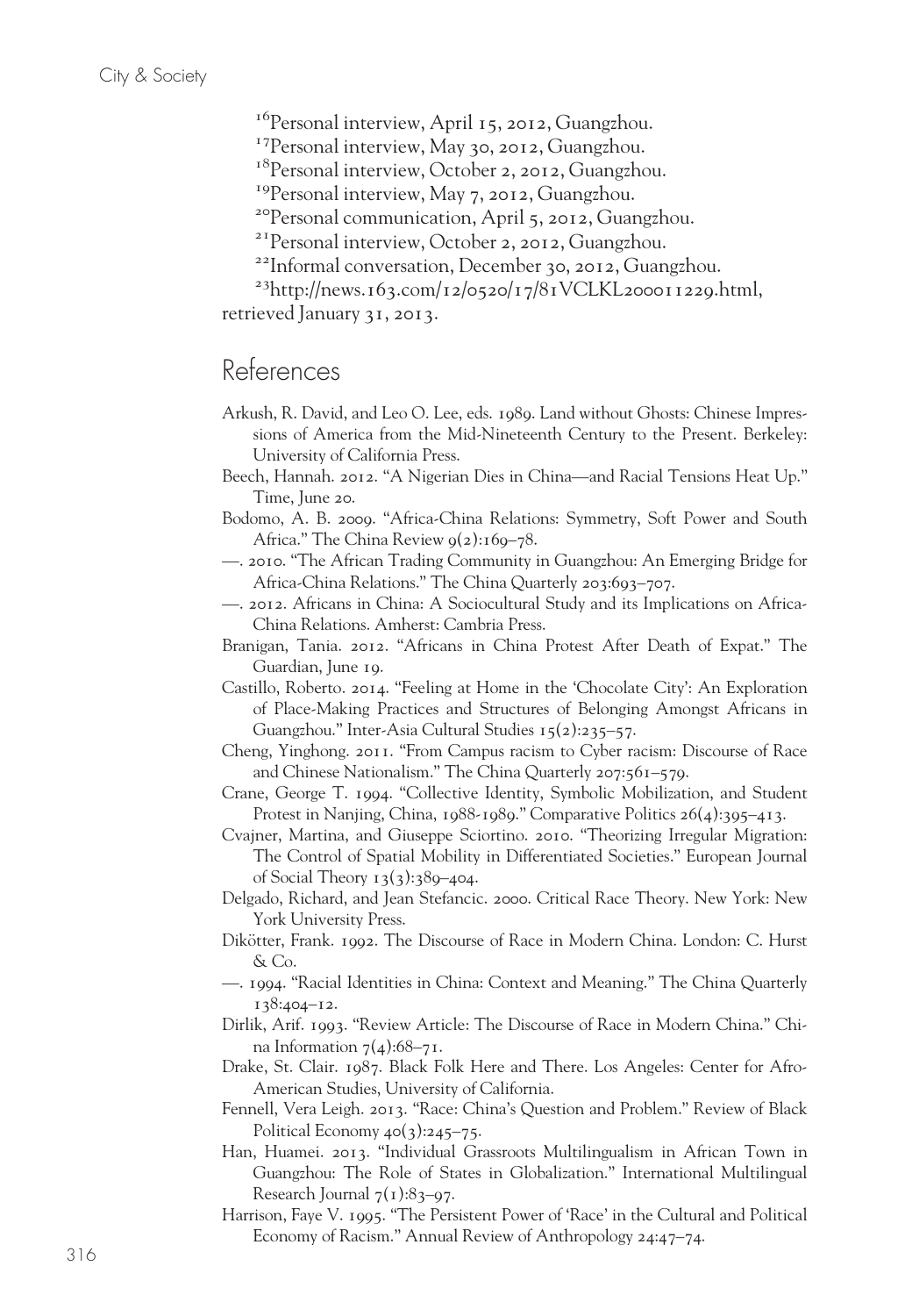- Haugen, Heidi Østbø. 2012. "Nigerians in China: A Second State of Immobility." International Migration  $50(2):65-80$ .
- Ho, David Y. F. 1985. "Prejudice, Colonialism, and Interethnic Relations: An East-West Dialogue." Journal of Asian and African Studies 20:218–31.
- Hooi, Alexis. 2009. "The Disunited Colors of Prejudice." China Daily, July 31.
- Hu, Zhanfen, and Shao, Leyun. 2012. "Laowai jiangshu hun zai zhongguo de rizi: yuelaiyue nanhun" (Foreigners narrating their hustling days in China: more and more difficult), Xinmin Weekly, June 27.
- Jacques, Martin. 2009. When China Rules the World: The End of the Western World and the Birth of a New Global Order. New York: The Penguin Press.
- Johnson, J.M. Dujon. 2007. Race and Racism in the Chinas: Chinese Racial Attitudes toward Africans and African-Americans. Bloomington: AuthorHouse.
- Ke, Xuedong, and Anna Du. 2007. "Guangzhou heiren 'buluo' quan jilu" (A Full Record of 'Black Tribes' in Guangzhou), Guangzhou Daily, December 13.
- Kim, Claire. 2000. Bitter Fruit: The Politics of Black-Korean Conflict in New York City. New Haven: Yale University Press.
- Kipnis, Andrew. 2006. "Suzhi: A Keyword Approach." China Quarterly 186: 295–313.
- Kubota, Ryuko, and Angel Lin. 2006. "Race and TESOL: Introduction to Concepts and Theories." TESOL Quarterly 40(3):471–93.
- Lan, S. 2015a. "State Regulation of Undocumented African Migrants in China: A Multi-Scalar Analysis." Journal of Asian and African Studies 50(3):289–304.
- —. 2015b. "Transnational Business and Family Strategies among Chinese/Nigerian Couples in Guangzhou and Lagos." Asian Anthropology 14(2):133–49.
- Li, Anshan. 2015. "African Diaspora in China: Reality, Research and Reflection." The Journal of Pan African Studies 7(10):10–43.
- Li, Zhigang, Desheng Xue, Feng Du, and Ying Zhu. 2009. "The Local Response of Transnational Social Space Under Globalization in Urban China: A Case Study of African Enclave in Guangzhou." Geographical Research 28(4):920–32.
- Li, Zhigang, Michal Lyons, and Alison Brown. 2012. "China's 'Chocolate City': An Ethnic Enclave in a Changing Landscape." African Diaspora 5:51–72.
- Li, Zhigang, J.C. Ma, and Desheng Xue. 2009. "An African Enclave in China: The Making of a New Transnational Urban Space." Eurasian Geography and Economics  $50(6):699-719$ .
- Liang, Qichao. 1960. "Zhongguo xueshu sixiang bianqian zhi dashi" (The general direction in changes in Chinese academic thinking). In Yin Bing Shi Wen Ji (Collected writings of Liang Qichao), 119–195. Taibei, xinxing shuju.
- Liao, Qiong. 2014. "Little African in Guangzhou: The Days and Nights in Baohanzhi Street." Xinkuaibao, August 6.
- Liao, Ronghui, and Guoqiang Du. 2011. "Guangzhou diqu waiguoren fanzui qingkuang fenxi ji duice yanjiu" (An analysis of crimes committed by foreigners in Guangzhou area and responding strategies)." Fazhi luntan 4:260–69.
- Lufrano, Richard. 1994. "The 1988 Nanjing Incident: Notes on Race and Politics in Contemporary China." Bulletin of Concerned Asian Scholars 26(1-2):83–92.
- Lyons, Michal, Alison Brown, and Zhigang Li. 2008. "The 'Third Tier' of Globalization: African Traders in Guangzhou." City 12(2):196–206.
- —. 2012. "In the Dragon's Den: African Traders in Guangzhou." Journal of Ethnic and Migration Studies 38(5):869-88.
- Ma, Xiaoyi, Liu Jun, and Wu Chuyan. 2012. "feizhou pengyou ni zai Guangzhou hai hao ma? (Friends from Africa, how are you doing in Guangzhou?)." Guangming Daily, May 25, 26, 27.
- Omi, Michael, and Howard Winant. 1986. Racial Formation in the United States from the 1960s to the 1990s. New York: Routledge.